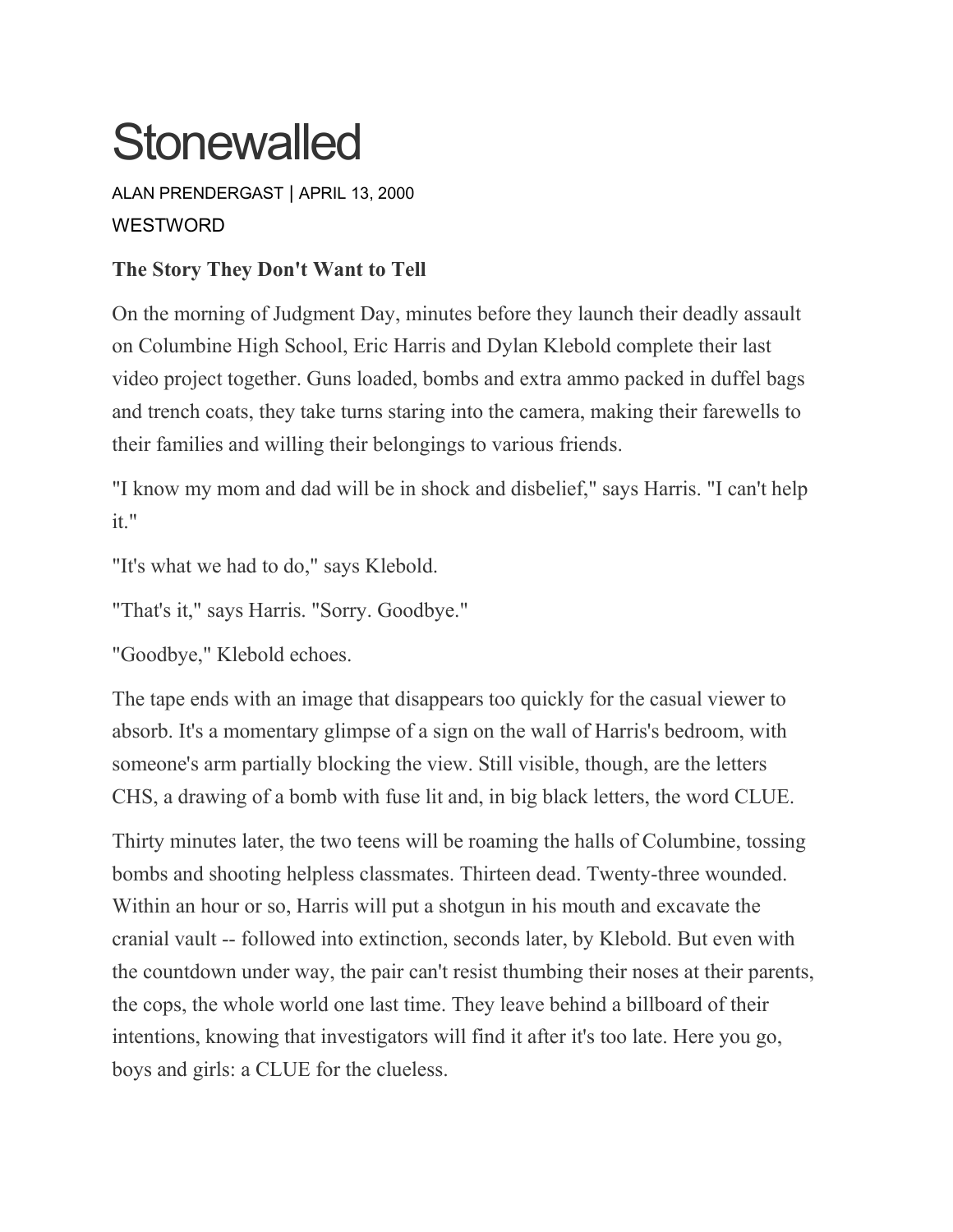The information about this last-frame image didn't come from inside the Columbine investigation, which has been as leaky as a grass hut in a monsoon. It didn't come from *Time* magazine, which revealed the contents of the Harris-Klebold tapes in a splashy cover story right before Christmas, or from the thundering herd of reporters who demanded their own screening of the tapes in the wake of the *Time* scoop.

No, the uncovering of the killers' final message was the work of a small group of angry, frustrated Columbine parents, who were blindsided by the *Time* story - published only weeks after Jefferson County officials had assured them that the tapes wouldn't be released. The parents then insisted on having a chance to view the mess themselves. They took notes, rewound and freeze-framed their way through the three hours of Klebold-Harris videos, all the way to the final shot. For Brian Rohrbough, whose son, Daniel, was killed at Columbine, the tapes answered many questions; they left him with plenty more. A harsh critic of Sheriff John Stone's handling of the Columbine probe, Rohrbough has made numerous requests for information from investigators, many of which have been denied. "It turns out that [the *Time* reporter] saw just about anything he wanted to see, stuff we've never been allowed to see," he says. "Stone promised to provide us with more, but now he's saying he can't show us anything else."

The furor over the *Time* story widened an already serious rift between Sheriff Stone and victims' families. Outrage over the release of the tapes has prompted calls for Stone's resignation, and inspired an effort to petition for a recall election targeting him, which will commence in earnest this summer. It's also been a source of embarrassment and consternation within the sheriff's office; morale has sunk so low that a handful of deputies' wives have shown up at recall meetings, eager to lend a hand.

For his part, Stone has publicly expressed regret for the videotape mishap but said that he, too, was victimized. He claims that *Time* reporter Tim Roche suckered him, violating a confidentiality agreement with his office that allowed Roche to view the tapes on a "background" basis. Executives at the news magazine have denied there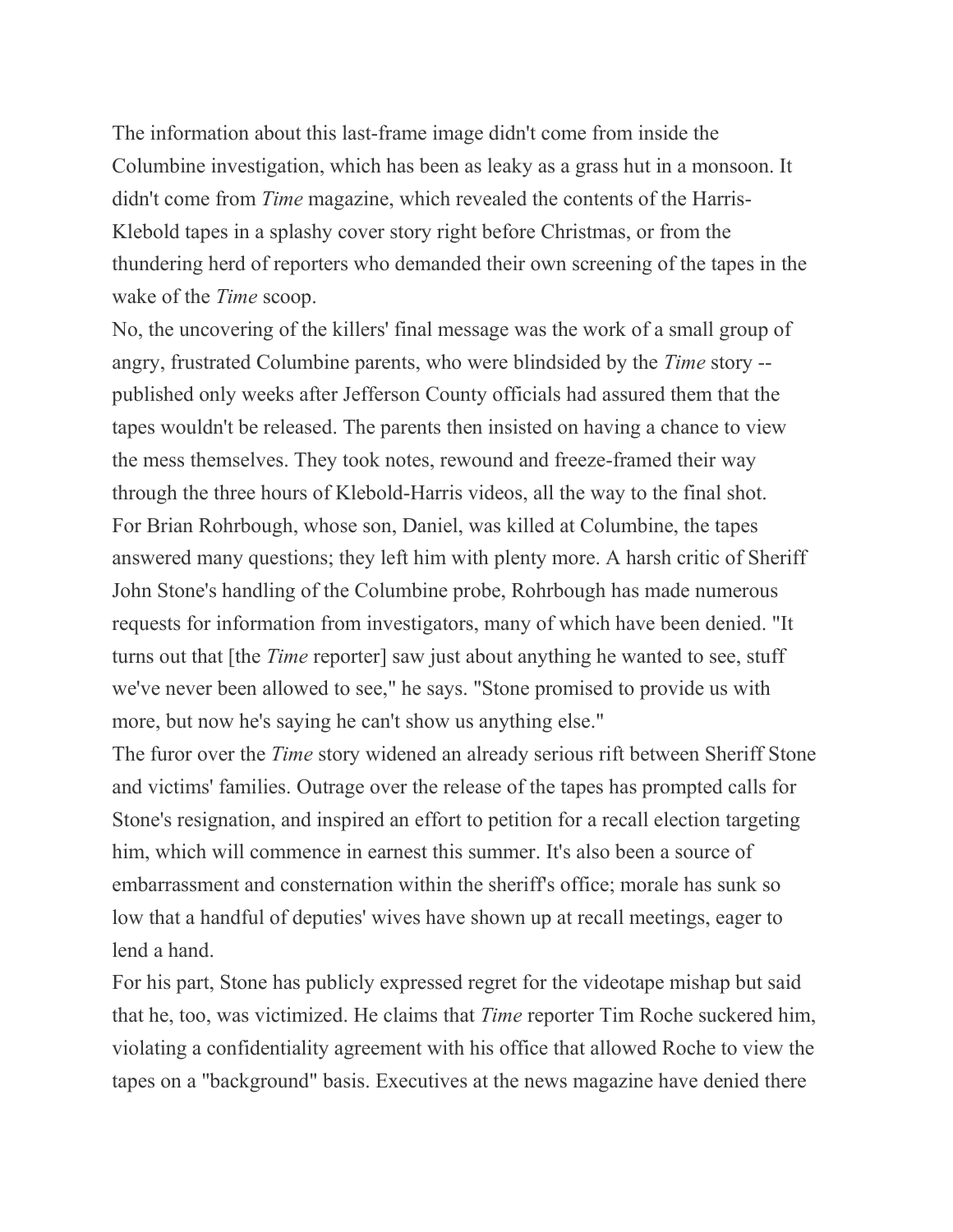was any such agreement; several key sources within the sheriff's office, however, insist Roche promised to keep the tapes out of his reporting.

Yet the *Time* debacle is hardly an isolated occurrence. Ever since Stone's office took charge of the Columbine crime scene last April 20, the biggest criminal investigation in Colorado history has been a freak show of grisly rumors and leaks, scattershot accusations and official misstatements, ranging from the sheriff's initial announcement of "up to 25" deaths to the very public hunt for additional suspects to the appearance of a snippet of the cafeteria surveillance video on the national news (and, later, on the cover of *Time*). Just three weeks ago, after the *Denver Post* ran a copyrighted front-page story supposedly offering a preview of the longawaited final report on the investigation, Stone felt compelled to write a letter to the families of the dead, assuring them that the *Post* hadn't been privy to any confidential material.

"The information contained in the *Post* stories had already been made public," Stone wrote. "While most of the reporters we have worked with have been honorable and responsible, I underestimated the competitiveness of some members of the media. Unfortunately, this has caused some of you distress, for which I hope you will accept my apology.

"Our goal throughout the Columbine investigation has been to ascertain the most accurate information possible and to present it to you and the public in order to help bring this tragedy to some closure...We all share the same objective: To determine as accurately as possible how the attack on Columbine was planned and carried out."

The letter didn't placate Brian Rohrbough. He says the sheriff is mistaken if he thinks the families' questions only concern how the attack took place, and he bristles at the word "closure."

"There is no such thing as closure, or any desire for closure," he declares. "It's our kids, and we don't want to put them behind us. We're not trying to relive April 20; everyone's accepted that their kids are gone. But everyone wants to know why it happened, if it could have been prevented, should it have been handled differently -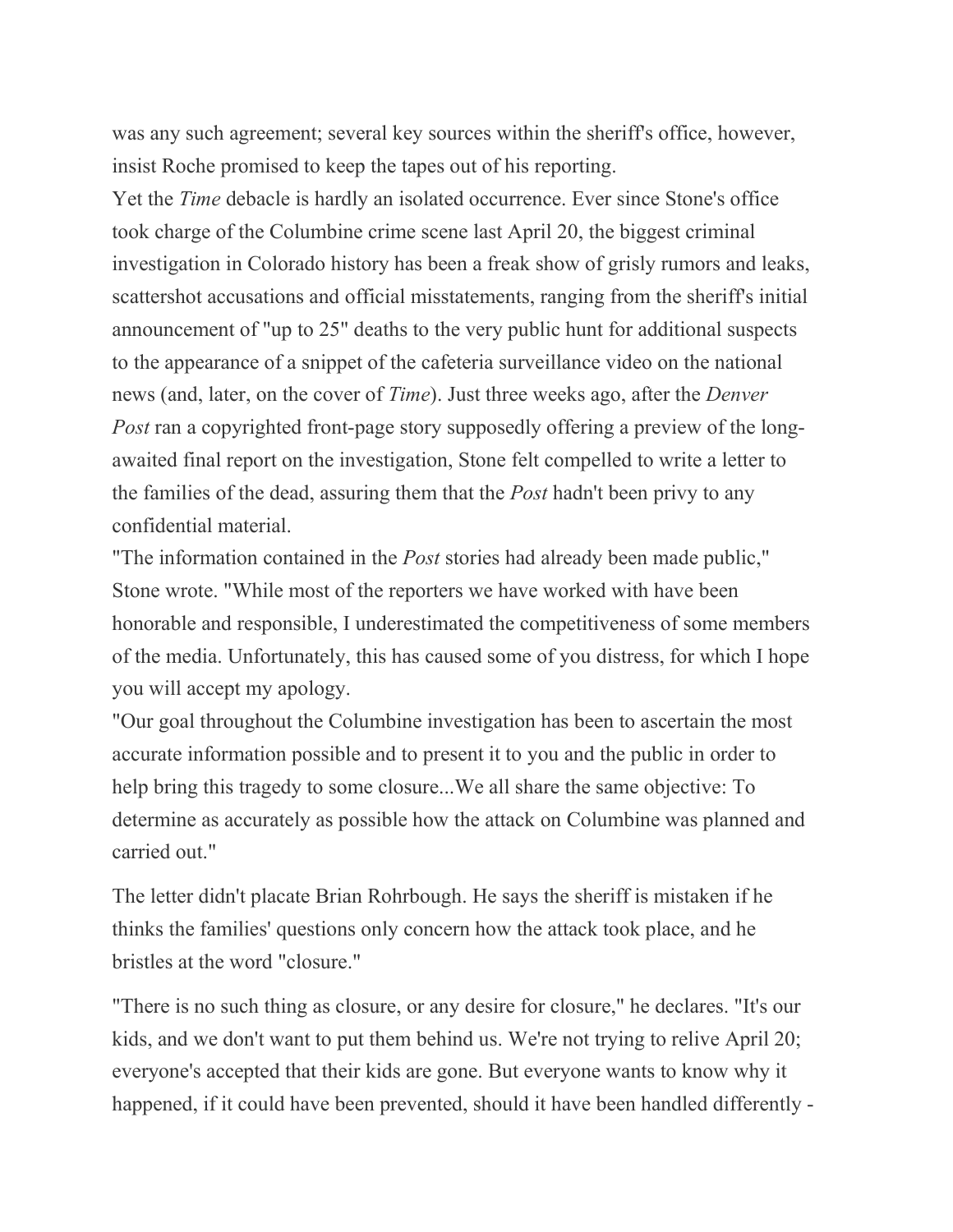- and, most important, what can we do right this minute to keep it from happening again? We're not getting those answers."

With the release of the sheriff's final Columbine report still weeks, if not months, away, there's little prospect of closure soon for anyone who wants those answers. And many of the toughest questions about Columbine won't be addressed in the report. Undersheriff John Dunaway describes it as "an executive summary of the entire investigative effort," which will present a scrupulous timeline of official actions but won't attempt to evaluate the performance of the emergency response teams or stray into discussion of possible accomplices. Despite the fact that investigators say they've found no evidence to date anyone other than Klebold or Harris was directly involved in the attack, the case remains open, much of its findings sealed from public view.

"The sheriff's office is under no obligation, legally or otherwise, to produce a public report," Dunaway notes. "But because of the nature of this crime and the attention it has generated, we have felt some obligation to report to the public at large what occurred."

Dunaway maintains that there has never been "a 'leak' of any confidential information that was done intentionally by any member of the sheriff's office. This office is open and forthcoming with the media, to our own detriment, it would seem."

From the outset, the sheriff's office has blamed much of the confusion surrounding the investigation on the press. It was the media, after all, that ran with sketchy, unconfirmed stories about bogus suicide notes, the Trenchcoat Mafia and the killers' supposed affiliations with goths and hate groups, a mythology about the massacre that persisted months later ("Doom Rules," August 5, 1999). It was the media that stirred up the families' animosity with secondhand revelations and phony exclusives. ("They had that information for months," Dunaway says of the recent *Post* article. "Yet it's structured in a way that looks like these bozos over here at the sheriff's office can't keep anything confidential.") It was the media that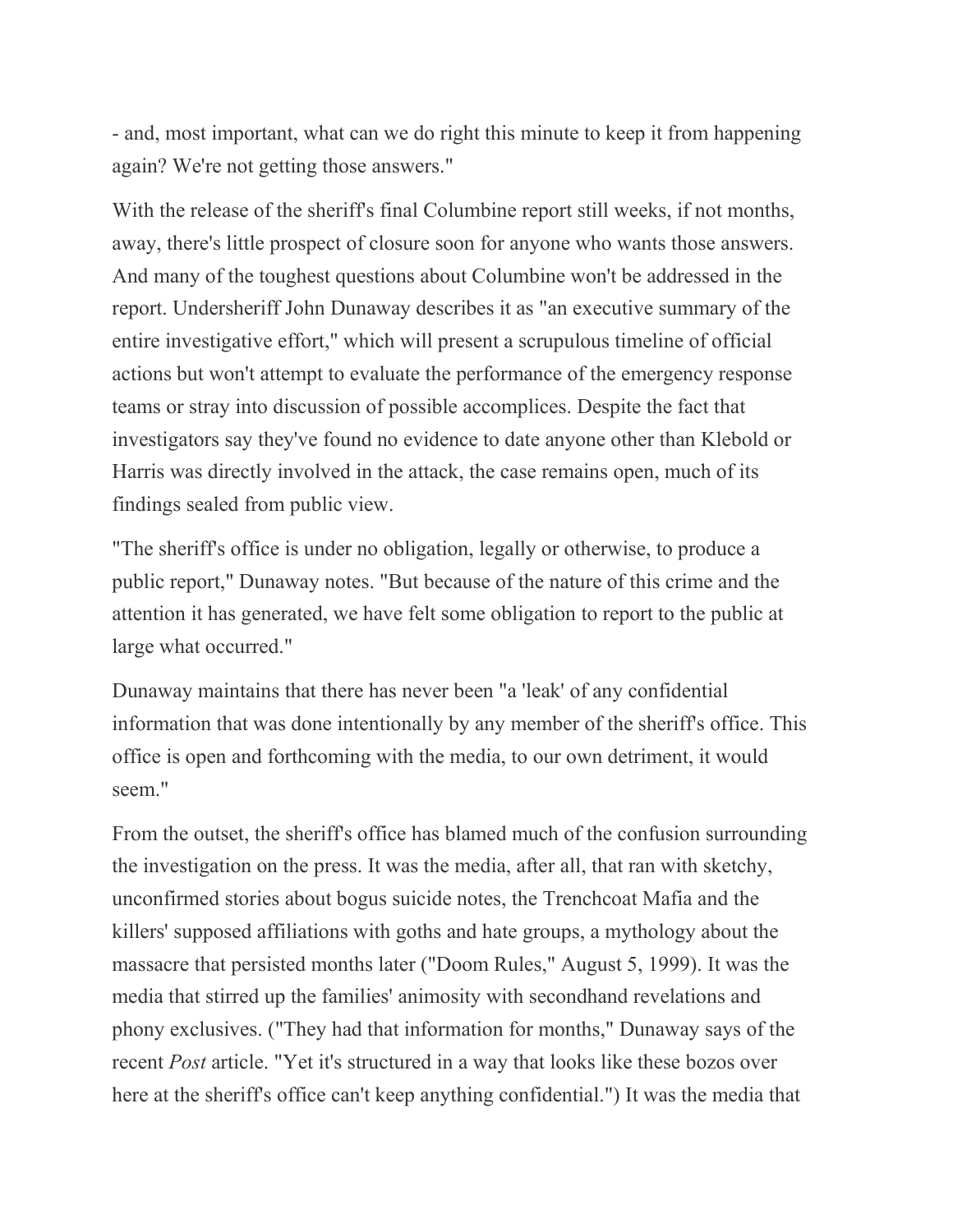created the "perception" that the final report has been delayed again and again, by running overly optimistic stories about its pending release. And it was the media, in the form of *Time*, that bamboozled Sheriff Stone and offered the grieving families, as a sick Christmas present, the spectacle of Harris and Klebold showing off their stash of weapons and their hit list.

But blaming the messenger ignores the extent to which media outlets have taken their cues from the sheriff's office -- often from Stone himself. In the first weeks of the investigation, Stone repeatedly aired his conviction that Harris and Klebold didn't act alone, and then obligingly named suspected accomplices on national television. Reports that the investigation was nearing completion came out of the sheriff's office as early as last August, only to be "corrected" by subsequent reports (many phases of the investigation, Dunaway says, didn't wind down until January). And regardless of the actual arrangement, it was Stone's decision to provide access to sensitive materials to *Time*, thereby incurring the wrath of Columbine parents. The ongoing public-relations fiasco has prompted several parents of the murdered and wounded to throw their support behind the recall effort. Some have accused Stone of grandstanding, using the tragedy for his own political gain, and worse. His most virulent critics predict the final report will be a whitewash, skirting ugly questions about how the sheriff's office handled previous complaints concerning Eric Harris and what might have been done to save more lives once the shooting began.

"There are 9,000 rumors about Columbine, and the police report, unfortunately, is one of them," said Randy Brown, the Columbine parent who launched the recall campaign, at a recent gathering of recall supporters. "Don't expect the truth."

Dunaway says Brown, whose son Brooks was labeled a possible suspect by Stone, is pursuing his own agenda with the recall. But the sheriff's right-hand man seems baffled by the outrage of other parents. "I feel our handling of this case has been as clean and objective as it could have been," he says. "No law-enforcement jurisdiction in the country has ever dealt with a case like this."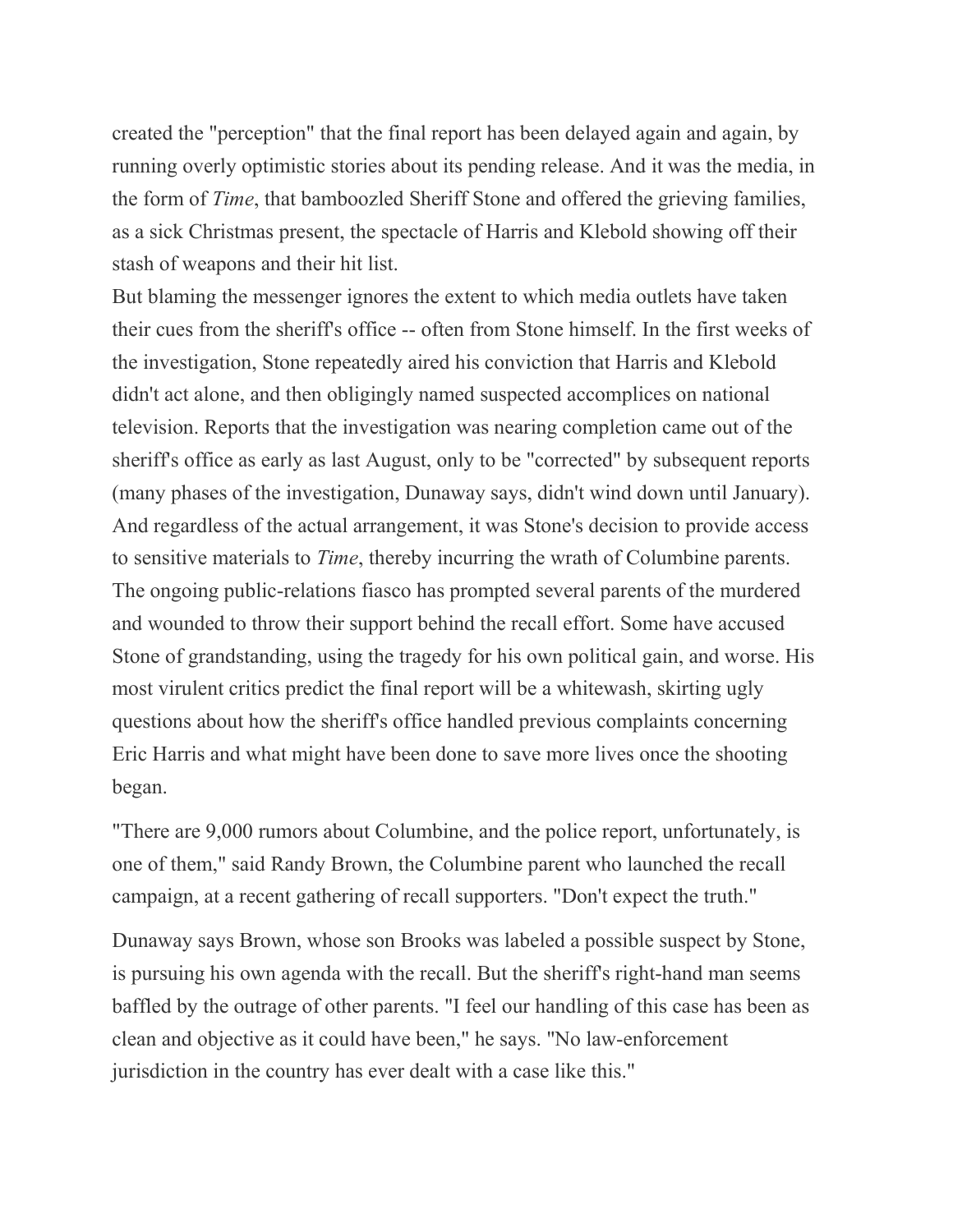He adds, "We have communicated extensively with the families at every turn. But this thing has taken on a life of its own. We don't have anyone to prosecute, other than the people who helped them obtain the guns. There's nobody to put in the dock for the murders of all these children. Not having somebody to blame, except the killers themselves, [the families] turn and attack the very people who have tried to help them."

Rohrbough says that Jeffco investigators promised to meet with him at any time and answer all of his questions, but have since blown him off repeatedly. "They don't want to talk to us," he says simply. "They have a ton of things to hide. They don't want to tell the families what happened to their kids, but a lot of them have started to put it together."

For months Rohrbough and his ex-wife, Sue Petrone, have tried to recover the clothes their son was wearing when he was murdered. Their reasons are both personal and forensic; Rohrbough is convinced that "the clothes tell the story they don't want to tell," the story of how Dan died. At first investigators told them the clothing was a biohazard, he says. When they checked with medical labs and presented evidence to the contrary, the investigators still refused to give them the clothing, citing the open nature of the case. At one point, one of the lead investigators "got nasty" with them, yelling at Sue.

"I'd sensed before that there were a lot of problems," Rohrbough says, "but that was the first time I realized that we're the enemy. It was never Klebold and Harris. It's us."

#### **Blowing Smoke and Pointing Fingers**

Given the pandemonium of April 20 and the emotional television coverage that followed, it was probably inevitable that the Columbine investigation would be mired in controversy from the start. Law-enforcement officials were quick to praise the multi-agency response to the tragedy, but no amount of kudos could defuse the images of carnage replayed over and over on the nightly news, or answer the questions those images raised.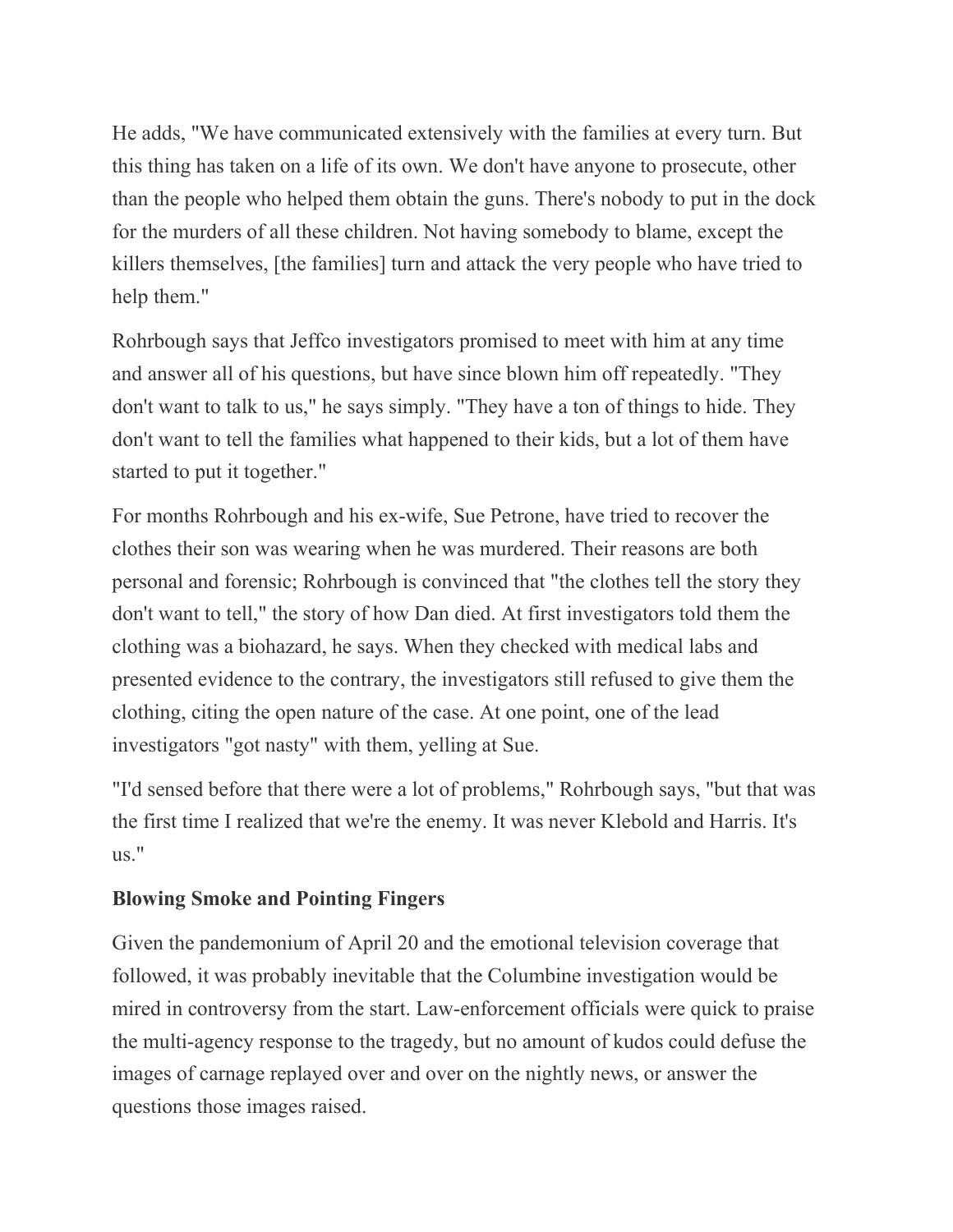Two days after the attack, Attorney General Janet Reno assured reporters at a Jefferson County press conference that Columbine was emerging as "a textbook case of how to conduct an investigation, of how to do it the right way." Reno's view was soon seconded by that of Los Angeles police chief Bernard Parks, who'd sent officers to observe the investigation process hours after the shooting stopped and later wrote a warm letter of thanks to Sheriff Stone, praising "the professionalism of all the involved personnel" and "their bravery and supreme dedication to duty."

But such endorsements, from the folks who brought you Waco and the chronic scandals of the LAPD, offered scarce comfort. They were at odds with what the nation had seen on TV: the massing of hundreds of police officers outside the school while scores of terrified students were still trapped inside; the painfully methodical, four-hour sweep of the building by SWAT teams while gravely wounded victims, including teacher Dave Sanders, fought for their lives without medical help; the slow-motion rescue of a wounded Patrick Ireland -- more than two hours, it turned out, after the shooters had killed themselves. Over the next 36 hours, as the bodies of the dead remained in the school while bombs were removed, the questioning began: How could law enforcement be so powerless to counter the rampage of two teenagers? What the hell happened?

People looked to Sheriff Stone for answers. And that's when the questions started to multiply.

John Stone had been Jefferson County's sheriff for less than four months when Columbine came crashing down on his shoulders. Although he'd worked nineteen years as a police officer in Lakewood, he'd been out of law enforcement for more than a decade, serving as a county commissioner, when the retirement of Ron Beckham prompted him to run for the sheriff's job in 1998. Stone emerged victorious in a three-way Republican primary and then easily beat an independent opponent in the GOP-dominated county, despite reservations among line officers about his long hiatus from police work.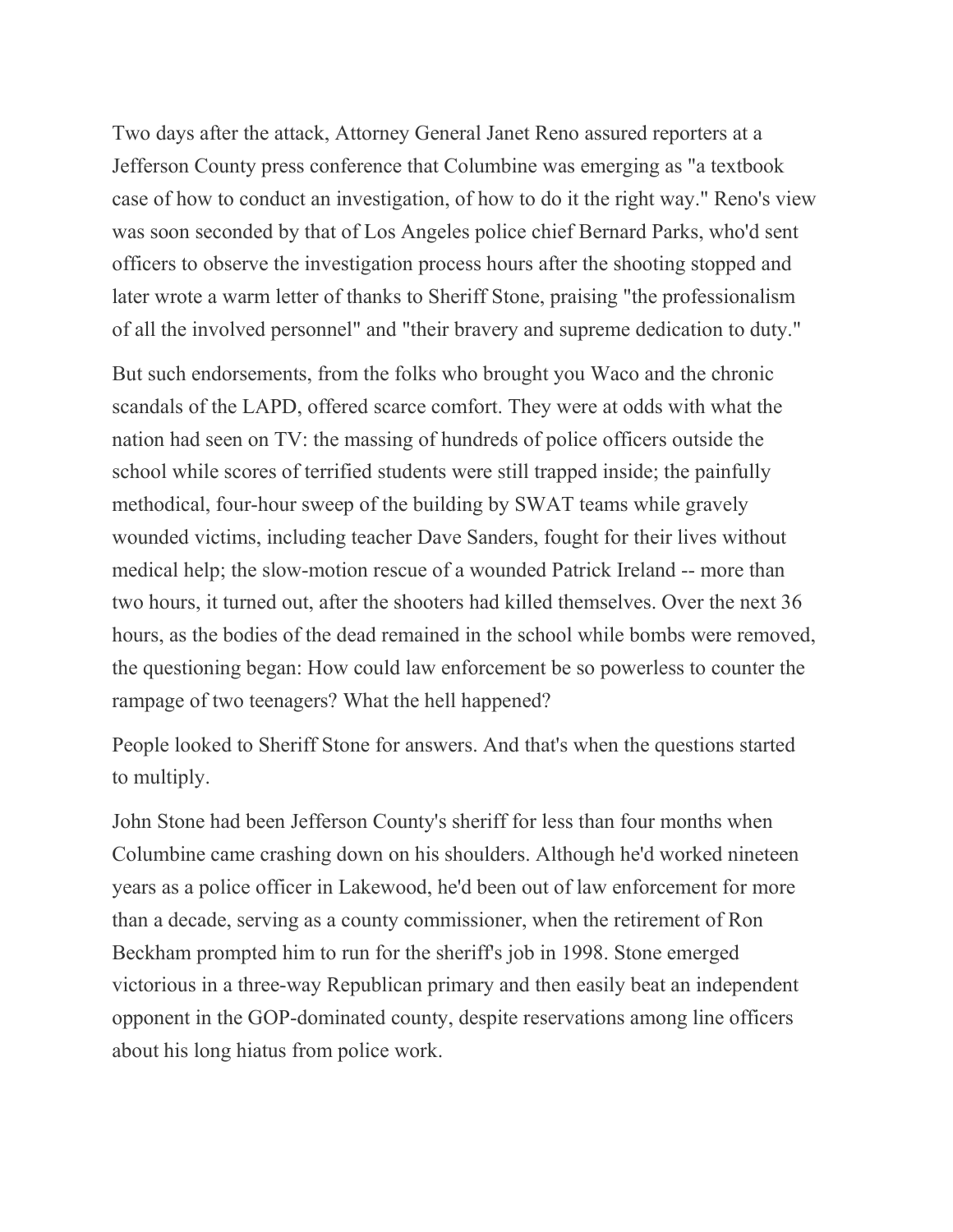Accustomed to speaking his mind as a commissioner, Stone had difficulty adjusting to the crisis that was Columbine. On April 20, while parents waited in agony for news of their kids, he was all too eager to share what he thought he knew, telling reporters there were seventeen "confirmed" dead and reports of up to 25 bodies. Over the next few days Stone and his top commanders stumbled again and again, referring to three youths in trench coats who'd been picked up near the school as suspects when they'd already been cleared; suggesting that surveillance videos from the school would show the gunmen firing at students when the tapes hadn't yet been analyzed; claiming that sheriff's deputies had prevented Klebold and Harris from escaping.

Crossed signals with the investigation team prompted Jefferson County District Attorney Dave Thomas to declare on national television that an arrest was imminent. At one point, Stone was obliged to hold a midnight press conference to correct statements he'd made hours earlier.

Stone soon opted to give fewer interviews and let his able public-information officers handle most of the questions. He's become even more cautious about talking to the press since the *Time* article, which was accompanied by an ominous photo of Stone and Undersheriff Dunaway, in full dress uniforms and latex gloves, posing with the guns Klebold and Harris used to murder their classmates. "He's been pretty reluctant to do any interviews after the *Time* flap," says sheriff's office spokesman Steve Davis. "He's a little gun-shy." (Stone declined *Westword*'s request for an interview, but responded to questions in writing.)

Some Columbine families wish Stone had curbed his tongue earlier -- particularly Randy and Judy Brown. In the winter and spring of 1998, before Stone took office, the Browns filed several complaints about Eric Harris with the sheriff's department; they even provided investigators with pages downloaded from Harris's Web site in which he discussed assembling and detonating pipe bombs and threatened to kill their son Brooks: "I don't care if I live or die in the shootout, all I want to do is kill and injure as many of you pricks as I can, especially a few people. Like Brooks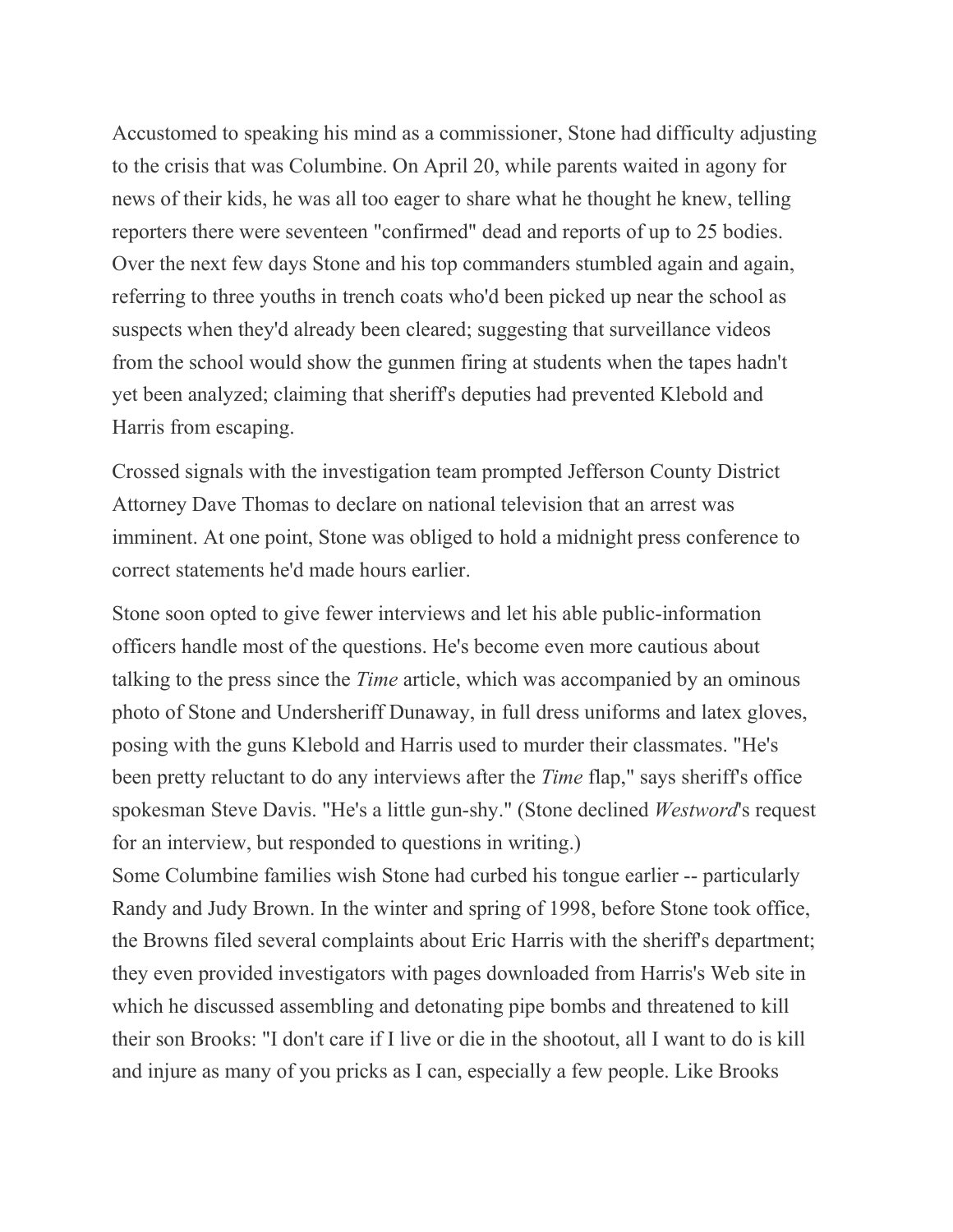Brown." But the sheriff's office never contacted Harris's parents or took any action against the teen, who was on probation at the time for theft.

After the shootings, the Browns publicly blasted the sheriff's office for failing to take their complaints seriously. Stone shot back on the *Today* show, describing Harris's online invective as a "subtle threat" that wasn't prosecutable. Noting that Brooks had told reporters Harris had warned him away from the school minutes before the attack began, he declared the criticisms a "smokescreen." "Brooks Brown could possibly be a suspect," Stone said. "Mr. Brown, as well as several others, are in the investigative mode."

The Browns were livid. It was the sheriff who was blowing smoke, they declared, trying to cover up his agency's incompetence by casting suspicion on the very people who'd recognized that Eric Harris was dangerous and had tried to get the cops involved. "Every time we brought up the Web pages, he always diverted attention to us," Randy Brown says now. "Sheriff Stone had absolutely no evidence of Brooks being involved. This shows what kind of person he is."

Brooks Brown wasn't the only one to get the Richard Jewell treatment from Stone and his top brass. The sheriff's off-the-cuff sniping at Harris's parents undoubtedly contributed to their reluctance to speak with investigators for months, and his office's willingness to identify other potential suspects by name, including at least one juvenile, appalled defense attorneys. But Dunaway says that his boss's terminology was accurate, that there were plenty of reasons to suspect Brooks.

"This Brown person is telling us that he is in direct personal contact with Harris moments before the killings begin," Dunaway says. "And Harris tells him that he likes him and that he should leave the school. Then he shows up in a class photo with Harris and Klebold, and they're all pointing fingers at the camera, as if they had guns."

The Browns paid for a private polygraph test to establish that their son had no prior knowledge of the attack; he passed. But to this day the sheriff's office has never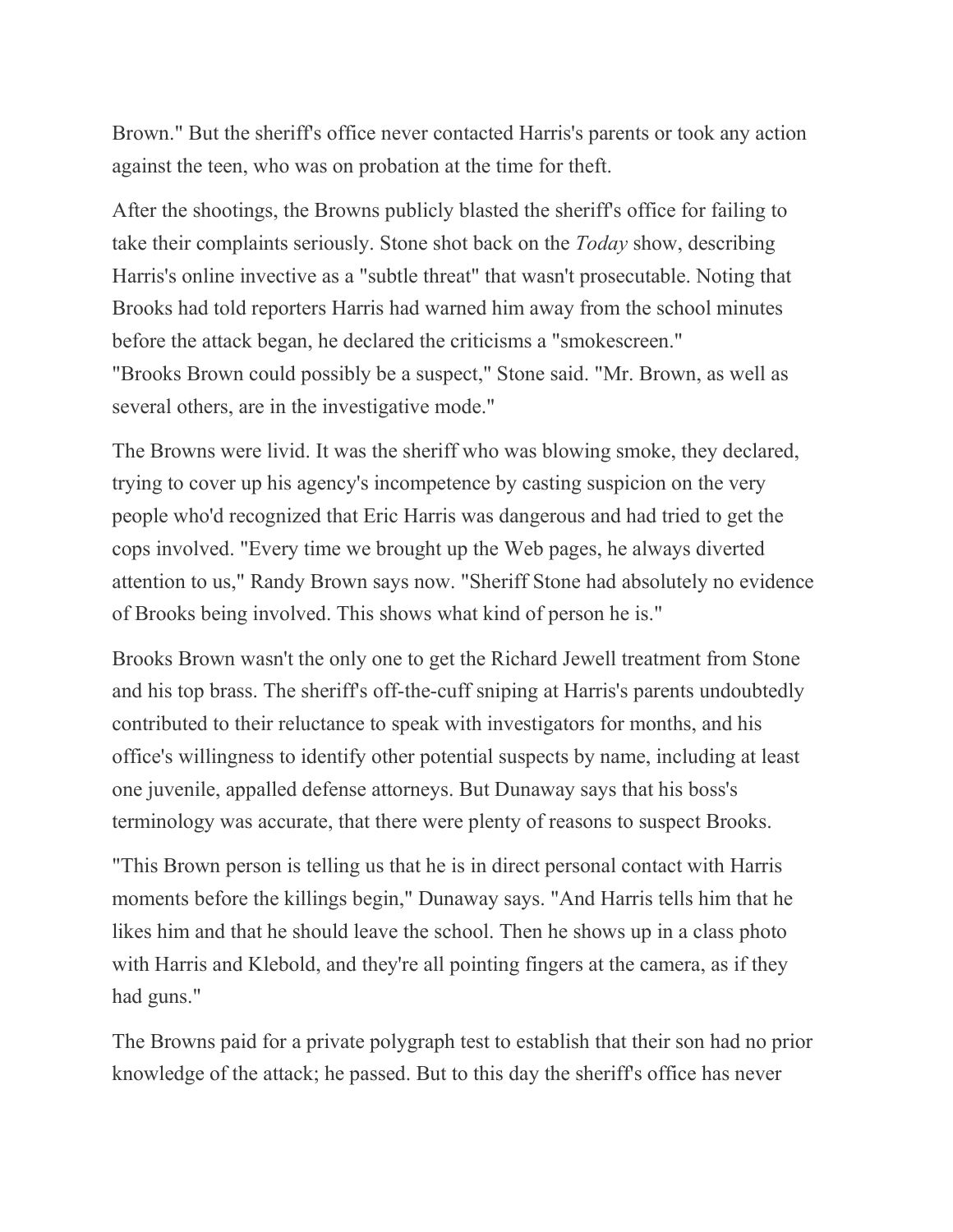formally cleared Brooks; Dunaway will only say there's no evidence "at this time" to connect him to the shootings.

"They're the ones who keep talking about this stuff," he says of the Browns. "They're the ones who went to their own polygraphist, but when our investigator asked for the results and the questions, they refused to give us any of that information. To say they were cooperative with the investigation is not correct. They were not cooperative."

"That's a lie," Randy Brown responds. "We spent hours with the police and the FBI. The only reason they wanted the polygraph results was to try to discredit them. All these people care about is their own reputation. They don't care about anyone else at all."

Over the past year the Browns have sought to assemble the paper trail of their contacts with the sheriff's office, only to find much of it missing or denied to them. They have been told there's no record of any incident report stemming from their first complaint about Eric Harris over a broken windshield (Judy Brown says that deputies contacted the Harrises twice about that complaint). They have been told that the Browns themselves insisted that the Harrises not be contacted about the online death threats. (Randy Brown says he asked that the officers not mention Brooks as the source of the information, for fear of reprisals, but strongly urged them to contact Eric's father.) They have been told that John Hicks, the detective assigned to the case, has no record of meeting with them in his office in March 1998 -- a meeting the Browns recall vividly because, they say, two bomb technicians gave them a quick lesson in pipe bombs and Hicks indicated that his office already had a file on Eric Harris.

According to Division Chief John Kiekbusch, many of the "missing" records the Browns have sought were routinely purged or never existed to begin with. Last spring the sheriff's office issued a statement confirming that a computer check in response to the Brown complaints had failed to turn up Harris's prior arrest for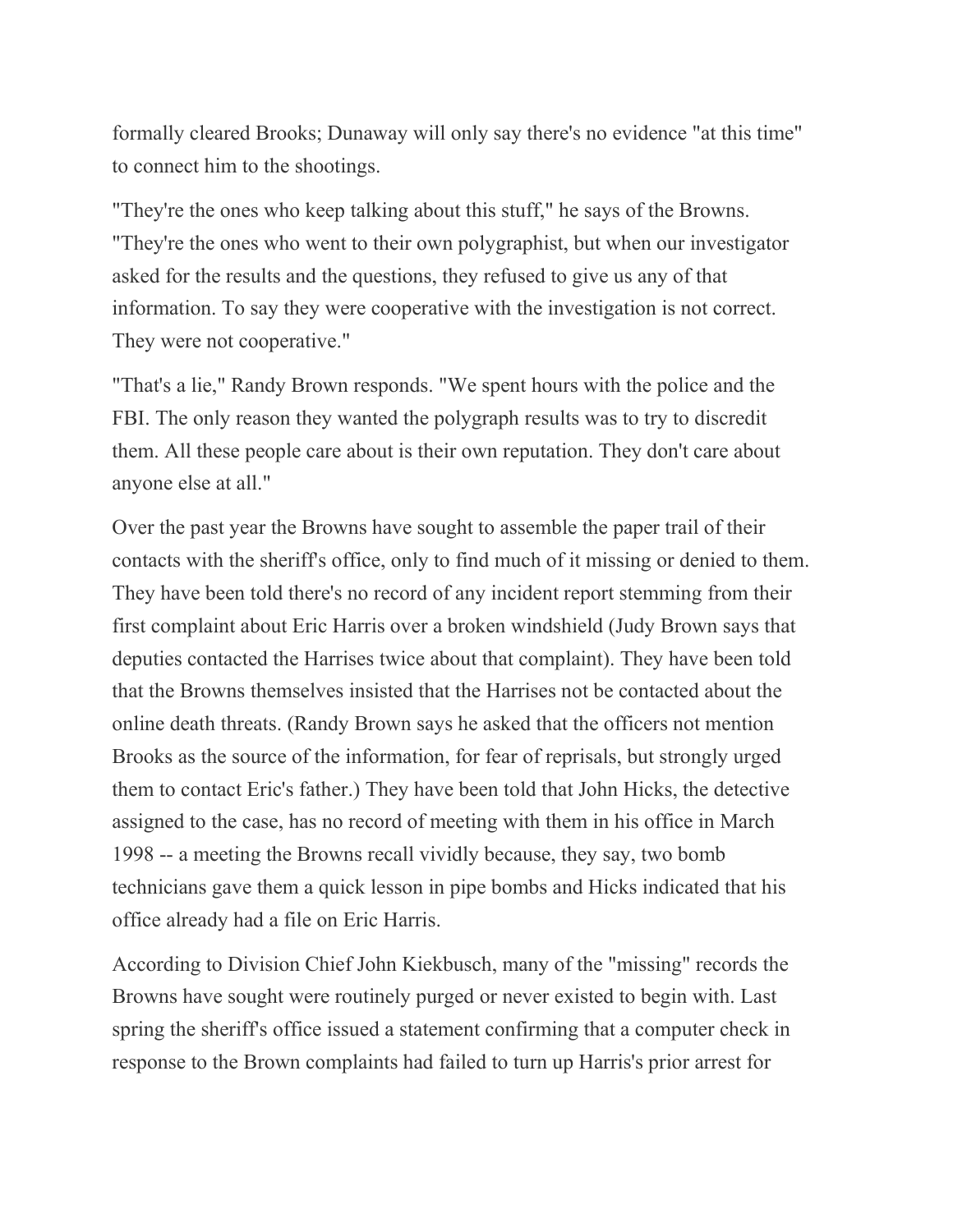theft; "I cannot verify that a computer check on Harris was done or the information produced by such a check," Stone says now.

Judy Brown says she has been told she can no longer contact clerks in the sheriff's office to make public-records requests like any other citizen, but instead must direct her inquiries to a senior administrator, who hasn't returned her calls in weeks. "The Browns are free to speak with any sheriff's office personnel as appropriate to their inquiry or needs," Stone says.

"Our lives have turned into a really bad *X-Files*," says Brooks Brown. For Brooks, the burden of being branded a suspect has never entirely gone away. Students have hissed "murderer" at him on the street and hurled obscenities from passing cars; even a year later, total strangers feel entitled to berate him. An avid debater, he recently returned to Columbine to watch his former team in action, only to be escorted out by a security guard.

"It's been horrible," he says. "I don't think anyone knows how hard it is to have a best friend that was killed, a really close person like Daniel Mauser, and you can't go to his parents because they might think you helped kill him. I was also good friends with Rachel Scott."

Brooks's own contact with investigators left him with the impression that the probe was proceeding in a very selective, even myopic fashion. In his first three interviews with a Jeffco sergeant and an FBI agent, the pair focused exclusively on the events of April 20. "That's pretty much all they asked me," he says. "They never asked about my friendship with Eric or Dylan. They never asked about the Web pages. They never asked about anything but what happened between eleven and twelve o'clock that day."

On the fourth and final interview, they arrived with Brooks's backpack, which he'd left in a friend's car during the melee. They had found poems he'd written and left in the pack, poems about hating jocks and about a Columbine student who'd killed his stepfather and then himself the year before.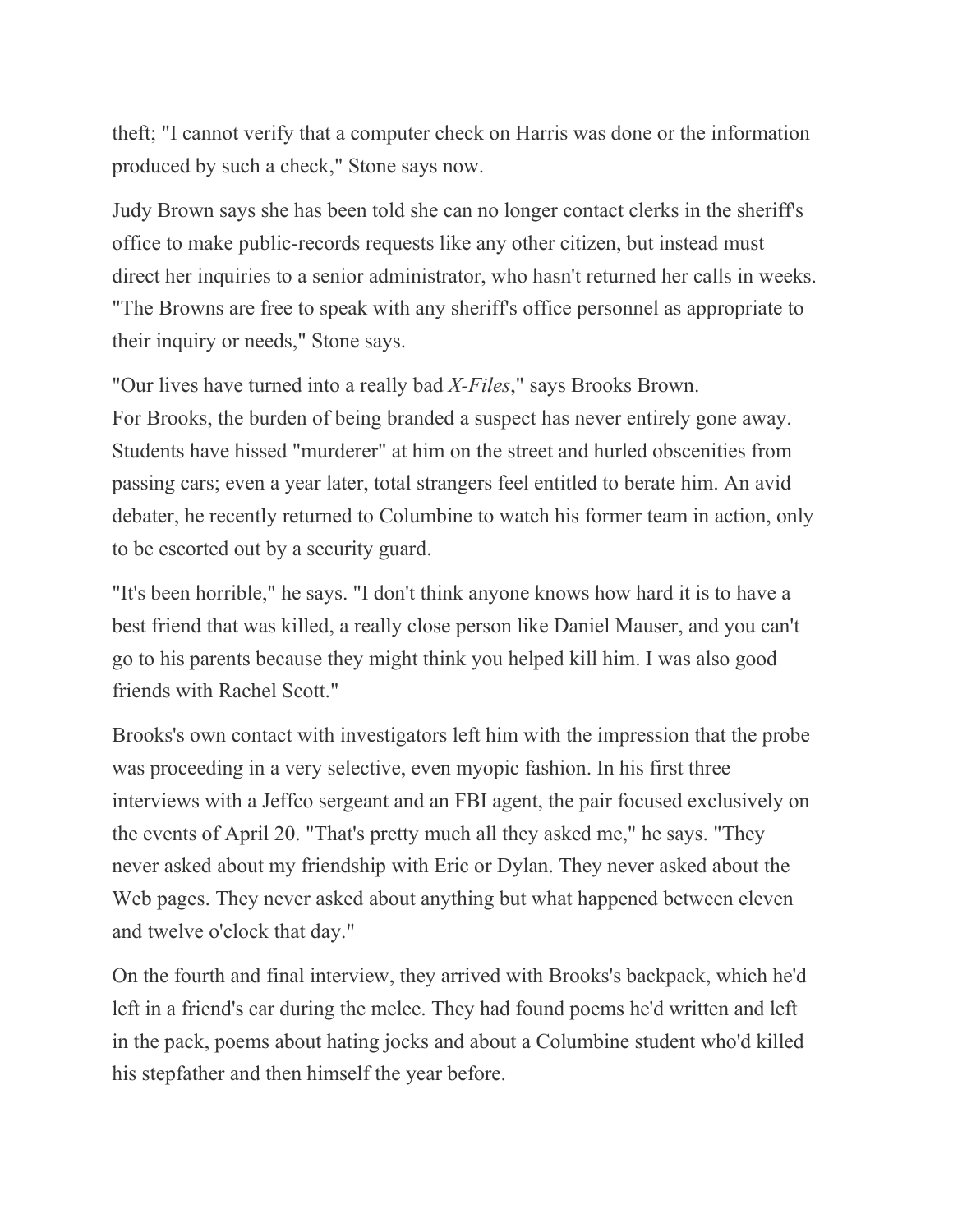"They had me read four or five of them," Brooks recalls, "and then they asked, 'What does this mean?' They thought it meant I was involved in Columbine. I told them I like to write poetry and it's not happy all the time. After about an hour, my dad told them to leave."

Brooks Brown has never seen the tapes Klebold and Harris made documenting their preparations for Armageddon. No investigator has ever quizzed him or his friends about the nicknames and cryptic references on those tapes to various associates and enemies. No one from Jeffco or the FBI has ever solicited his insights for a psychological profile of the killers, even though he'd been a close friend of Dylan Klebold's since they were children. As far as motive goes, it seems the investigators are satisfied with the oft-quoted phrase, "They hated everybody" - - an explanation that doesn't explain anything, while seeming to exonerate Columbine's see-no-evil administration and its troubled student culture from any liability in the matter.

Brooks has his own theories about what drove the killers. He suspects their motives may have been different, even if the mission was largely the same. He wonders if their suicides in the school library may have been hastened by a merciful mistake, one last miscalculation leading to a hasty exit.

"They were assuming the SWAT team was going to be there any minute," he says. "Just like everybody else."

### **"Like a Couple of Rambo Nuts"**

Sheriff Stone has tended to characterize the recall action as an extension of his feud with the Browns; he's even referred to the campaign as "the Brown effort to recall me." But the situation is actually more complicated than that. Although Randy Brown obtained the official paperwork for the recall, he says he did so at the urging of other Columbine parents who were upset with the *Time* article, and he has since received support from other quarters as well.

To place the recall before voters this fall, Stone's opponents will have to gather a minimum of 42,000 valid signatures in sixty days -- which means they'll probably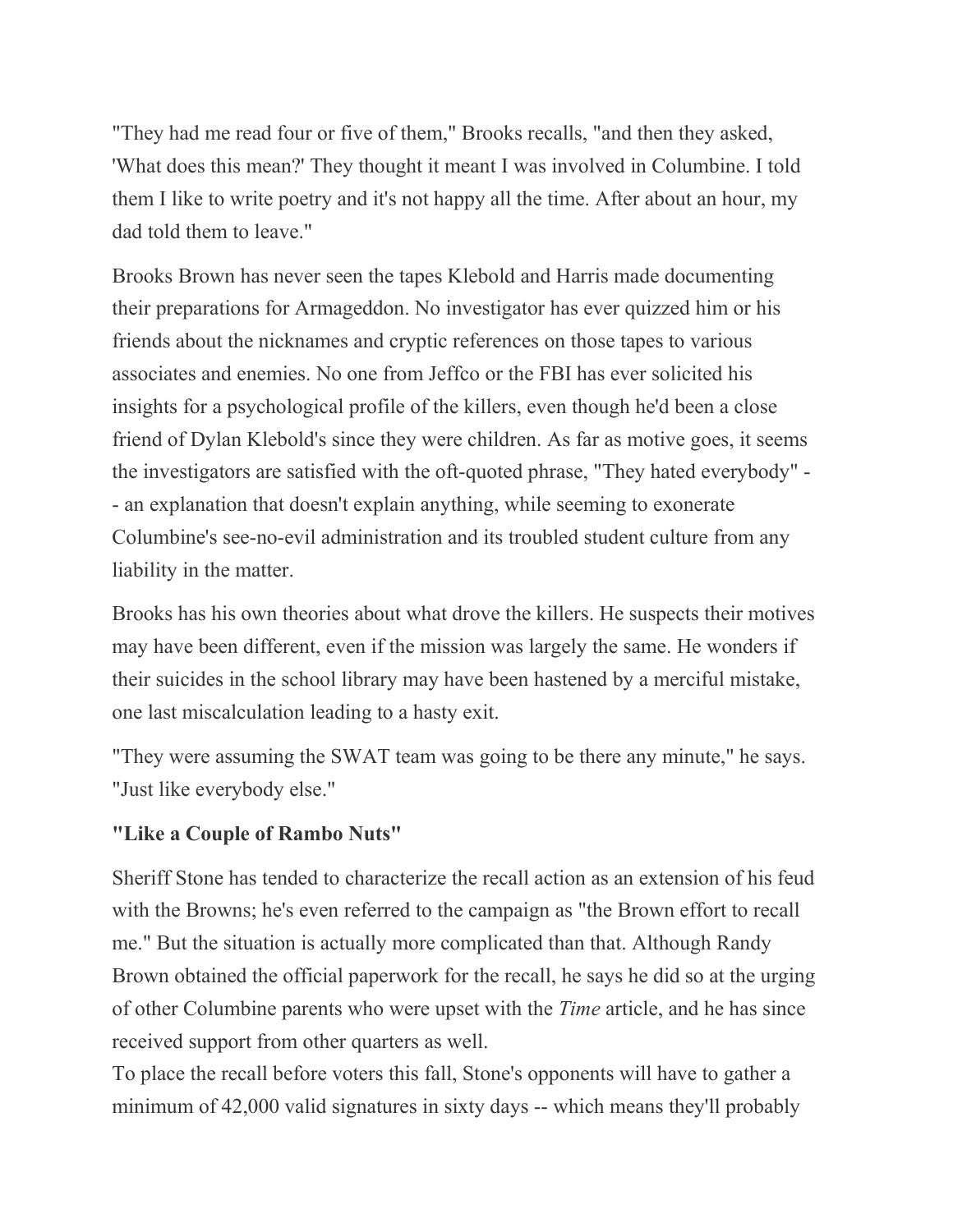have to collect at least 60,000. That's a tall order for a grassroots campaign in the sprawling suburbs, particularly since Columbine is a hot-button issue primarily on the south side of the county. Other high-profile homicides, such as the stillunsolved Subway shop murders, have spurred further criticism of the sheriff's office, but the recall effort remains largely a reaction to Columbine.

"Stone has no business being sheriff," says Victor Good, chairman of the Colorado Reform Party, which has voted to back the recall. "We thought he'd learned his lesson. But instead of having a legitimate press conference when the facts are known, he chooses to play favorites and pander to *Time*. That's just unacceptable." Like Brown, Good is hardly a disinterested party; his stepson, Nate Dykeman, was also a friend of Klebold's and Harris's who was caught in the maw of the media frenzy. But anger over the release of the tapes has also forged unlikely alliances between the Browns and victims' families that had previously shunned them because of the cloud of suspicion cast on Brooks.

"Randy and Judy Brown are wonderful people, and every point they have is absolutely valid," declares Angela Sanders, daughter of slain teacher Dave Sanders. "I've had very little contact with the sheriff's office, but I do believe that Sheriff Stone needs to be gone. He hasn't done a very good job of protecting the families."

Dunaway contends that the sheriff's office decided to cooperate with *Time*in an effort to *help* the families. "*Time* has misrepresented to the nation their direct violation of our confidentiality agreement with them," he says. But even if an offthe-record agreement was violated, the affair raises disturbing questions about how the sheriff's office has dealt with the most sensitive aspects of the Columbine investigation -- and why.

According to Dunaway, *Time* writer Timothy Roche first approached him about doing an article on the "human impact of this experience" -- how the tragedy had affected the investigators as well as teachers, students and others. So that no confidential details of the investigation would be released inadvertently, Dunaway monitored Roche's interviews with his officers.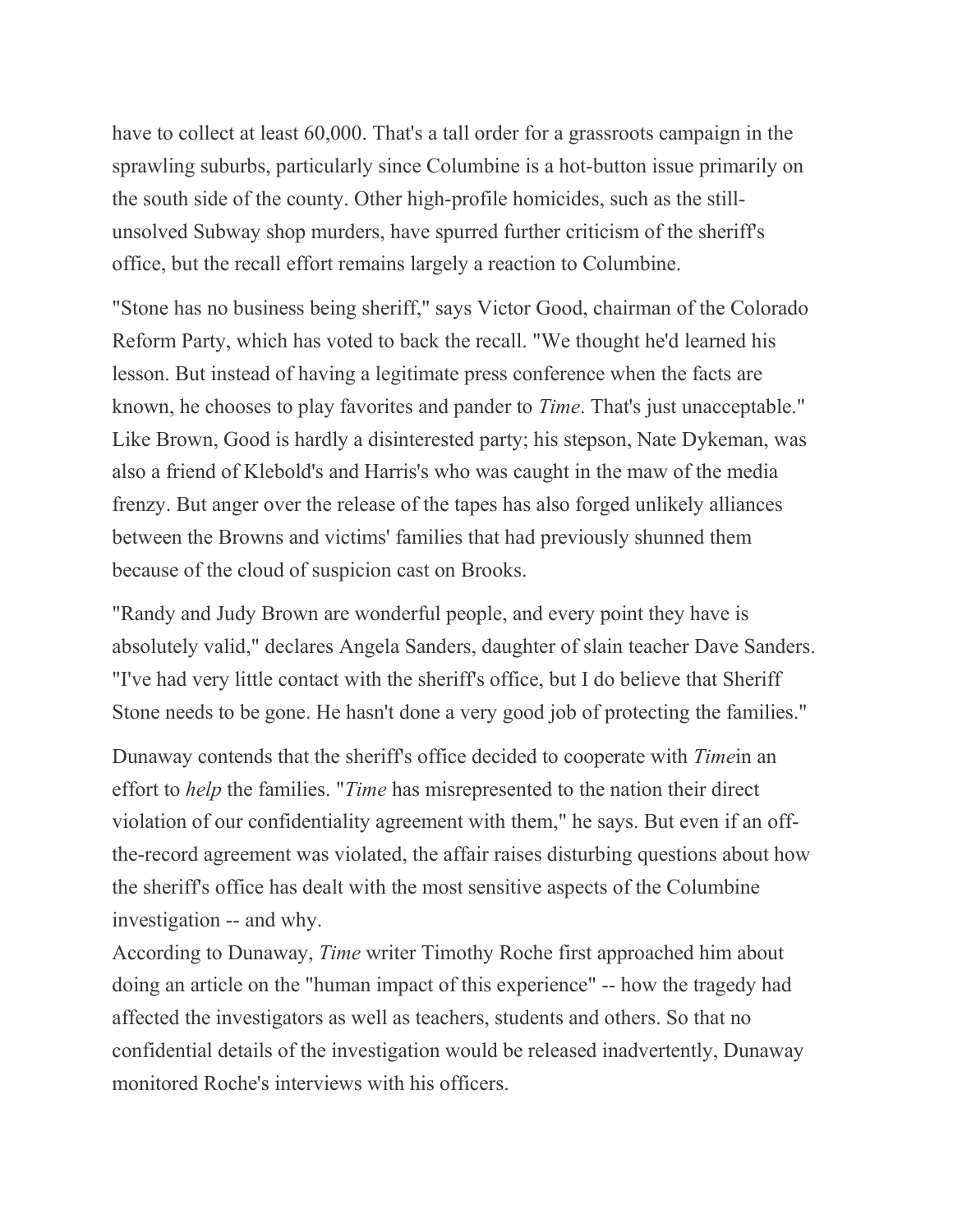"This guy was here probably a week or more interviewing key people," Dunaway says. "I sat in on those interviews, and the questions were perfectly consistent with the nature of the story as he represented it to us. We believed he was going to write a story that would bring closure to the community around this thing."

After most of his interviews were completed, Roche asked to see the Harris-Klebold tapes. Dunaway already had "a hundred requests" from media organizations for the tapes, excerpts of which had been read into the record at a sentencing hearing for one of the teens' gun suppliers in November; under the state open-records law, he couldn't release them to *Time* without turning them over to everyone else, too. But Roche had a novel pitch, Dunaway says. The reporter told him he wanted to view the tapes, not for their content, but in order to obtain crucial insights into the way the killers thought and acted, so that he could write a better story.

With Stone's blessing, Dunaway and Roche struck a deal. "I told him that if he were allowed to see them, he couldn't reference them in any way," Dunaway says. "He couldn't refer to ever having seen them, because the instant he did that, it would put them in the public domain, and they'd have to be available to everyone. He agreed explicitly to every condition."

Roche went to Kate Battan, the Columbine lead investigator, and told her that the undersheriff had given him permission to view the tapes. "I said, 'I think there may be a misunderstanding here' -- because there was no way on God's green earth I was going to show him those tapes," Battan recalls. "So I called the undersheriff and told him I was a bit confused."

Battan handed the phone to Roche. While she and two other witnesses listened, she says, Roche repeated to Dunaway the conditions he had accepted: "I listened to him say, 'That's right, I'm not going to quote from them, I only want a better understanding of what you guys were going through when you were investigating this.'"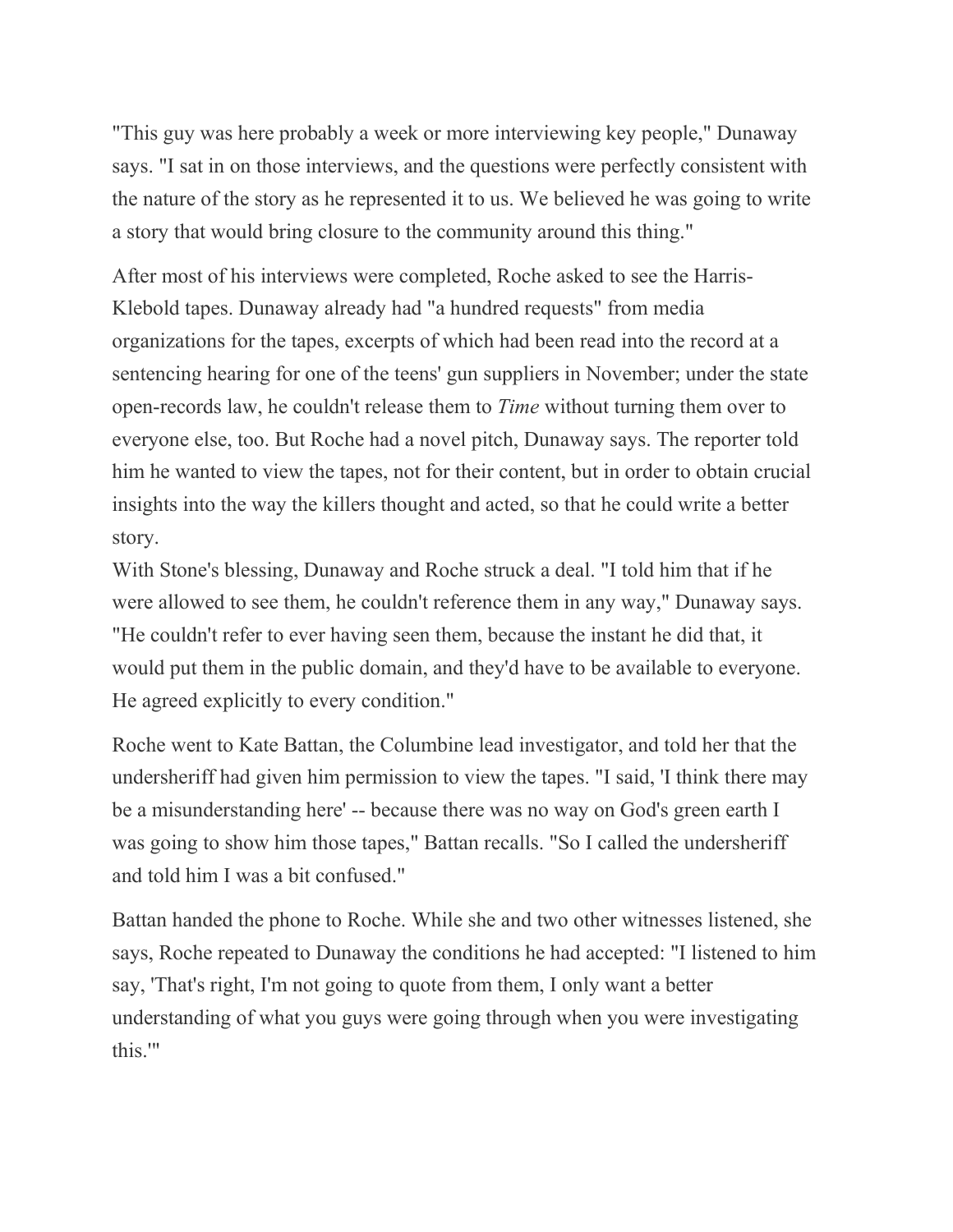Roche referred questions about his dealings with the sheriff's office to a *Time* spokeswoman, who simply reiterated an earlier statement that the magazine had violated no agreement. Dunaway acknowledges that the arrangement was an unusual one, but insists that it did exist.

"Frankly, he had our confidence," the undersheriff says. "In thirty years, I had never been burned by a journalist. Think about it. Was there any reason we would have subjected ourselves to this kind of abuse? This caused the whole office a lot of grief."

But Stone's critics say the effort to portray the sheriff and his people as innocent victims of a manipulative journalist won't wash. What shocked the Columbine parents wasn't the possibility that a national magazine might have thrown ethics out the window for the sake of a killer exclusive ("Are you going to burn a source over the largest circulation that magazine has seen in some time? Hell, yes," snaps Kate Battan), but the astonishing degree of access the magazine was granted, "in confidence" or not, to previously off-limits material -- including key details about the massacre itself.

Battan says she was present when Roche reviewed the Harris-Klebold videos. He took notes, she recalls, but he wasn't allowed to pause or rewind the tapes. Another source, however, says Roche went over the tapes several times; the extensive quotation and description of physical details in the final article certainly indicates repeated viewings. It's also clear that Roche obtained extensive information about the rampage that could only have come from the investigators themselves, including the positions in which certain victims' bodies were found and the final actions of the killers in the library. (Battan says she refused Roche's request to see crime-scene photos.) The sheriff's office even provided *Time* with its cover, a technically enhanced still photo of Harris and Klebold, armed to the teeth, taken from the cafeteria surveillance video. Dunaway explains that the image had already leaked out indirectly, through law-enforcement presentations; Battan says Roche promised not to use the photo on the cover.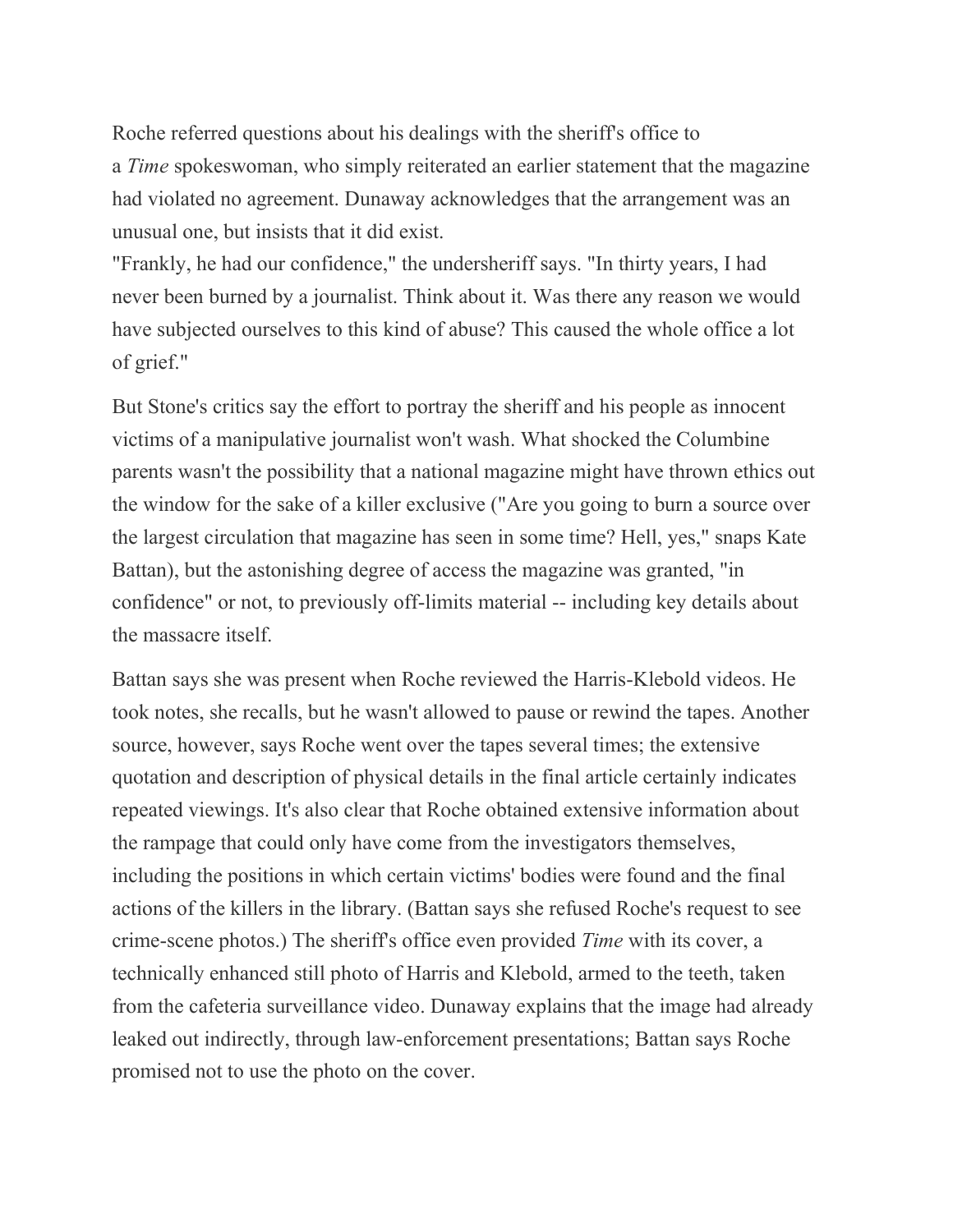The eagerness to cooperate with *Time* displayed an astonishing lack of skepticism by veteran law-enforcement officials. Basic questions were never asked: Why would a deadline- harried reporter spend hours reviewing materials (and taking notes) that he couldn't use in any way? How could watching Eric Harris recite the names of the "fucking bitches" who never returned his phone calls help the reporter understand what the *police* were going through? What does all this have to do with "closure" for the community, anyway?

After the article came out, Battan received a phone call from Roche. "He wouldn't say he lied to me, but he didn't deny it, either," she says. "He said, 'Kate, you know how editors are.'"

But if Roche was overruled by his bosses in the matter, so was Battan; she didn't want to show him the tapes in the first place. "It doesn't matter what the intent was," she says. "There are going to be people who say, 'Why did you allow them to do this?' I don't know that we can answer that. But it seems absurd to believe that we let them see something, knowing they were going to put it in their magazine, when obviously it was going to cause a stir."

Obviously. Recognizing that other news outlets were after the tapes and fearing that it would get beat on its own scoop, *Time* moved up the scheduled publication of its Columbine story by a week, guaranteeing that the killers' venom-laced tauntings and recriminations would be on everyone's breakfast table in time for the holidays. Within hours of the magazine hitting the newsstands, the calls for Stone's resignation began. The sheriff was publicly vilified and privately castigated by seething victims' families, whom he sought to appease with apologies and offers to view the tapes. Merry Christmas.

The *Time* story presented a great deal about Columbine that was previously unknown to the public; it also revealed quite a bit about the leadership at the sheriff's office. Take the now-infamous picture of the sheriff and the undersheriff holding the murder weapons. The image was actually the result of two photo sessions. When the first session didn't produce a usable shot because of poor interior lighting, the photographer requested another chance outdoors. Stone and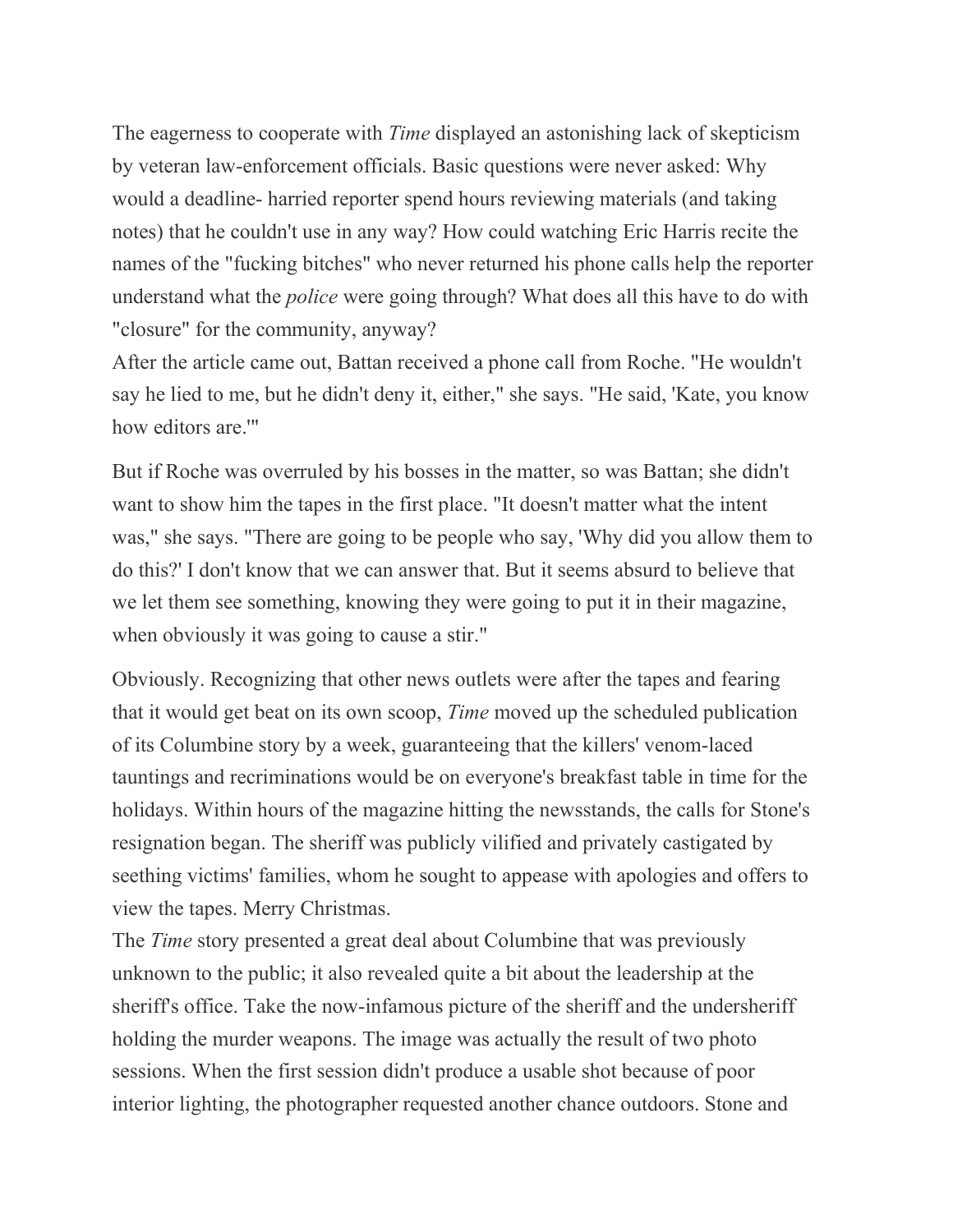Dunaway obliged, dressing up and hauling the guns out of the evidence room for a second time.

Here's how Dunaway explains the evolution of that picture. The photographer wanted "candid photos" of the officers in uniform. Then he persuaded them to assist him in photographing the guns, saying that shots of the weapons merely lying on a table were "too stark."

"Remember, the whole story was to be a closure thing," Dunaway says. "The way they were going to present these photos was, 'Here are the county's senior lawenforcement officials, determined to see this Columbine investigation through relentlessly.'

"I think they deliberately posed these photos to make them as inflammatory as they could. If they'd written the story from the slant they said they would, the photo would have been fine. But the way it came out, it made us look like a couple of Rambo nuts or something."

Randy Brown thinks the photo reveals why the sheriff's office opened its evidence vaults for *Time*. "They thought they were going to look like heroes," he says. "I believe John Stone thought he was going to be on the cover."

"That photo is ego, pure and simple," says one veteran Jeffco deputy, who spoke on condition of anonymity. "When Columbine happened, the smartest thing Stone could have done is say, 'I'm new here, talk to this guy.' That's not his style. He's concerned with whatever will put him on the front page."

Stone's supposedly colossal ego has been a sore point among his own line officers, many of whom regard the sheriff as a career politician rather than a career cop. As a candidate, Stone pledged to cut bureaucracy and beef up the number of street officers in the chronically understaffed agency; he's since reshuffled the command structure to create three "division chiefs," a new layer of management. (Stone says he's deployed more deputies by modifying duty schedules and has slightly decreased overall supervisory positions.) But much of the grumbling out in the field has to do with the sheriff's efforts to repackage the agency's image to suit him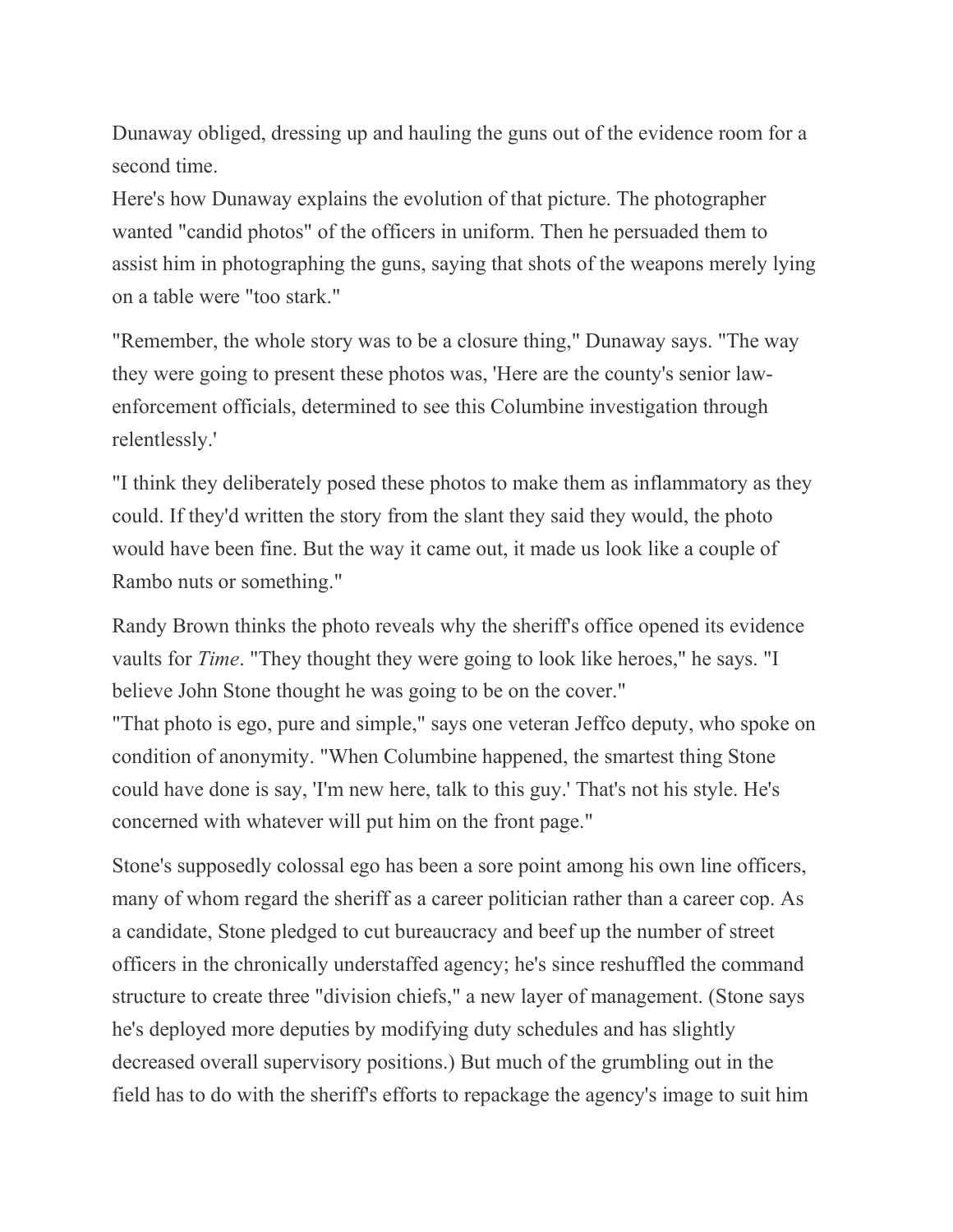-- changing the official name from sheriff's "department" to "office," for instance - while sullying its reputation with his shoot-from-the-lip behavior.

"Morale is as bad as I've ever seen it," the deputy declares. "The arrogance is still there, and we all suffer the consequences for it."

Brown accuses the sheriff of trying to "capitalize" on Columbine. In a six-month period following the shootings, Stone made presentations at eleven out-of-town conferences dealing with the tragedy, ranging from a Florida Sheriff's Association gathering in Palm Beach to a hate-crime symposium in Sacramento to a group of Canadian police chiefs in Ontario. He's hardly unique in that regard; school officials, fire and medical personnel and even journalists have offered their "expertise" on Columbine in dozens of forums since last April. Stone says he has "a professional obligation" to help other law-enforcement agencies prepare for incidents of school violence and to assist in developing intervention strategies before violence occurs. Still, his travels amounted to 32 days in six months; while Stone was overseeing the investigation and running the sheriff's office, over onesixth of his time was devoted to speaking engagements out of state.

"He's gone around the country telling people how great he is and how his officers did everything right," says Brian Rohrbough. "At the same time, he's saying they're not going to critique themselves in this final report."

The Klebold-Harris videos are now tied up in several lawsuits, including one filed in federal court by the county attorney on behalf of the sheriff's office, seeking a belated ruling on whether those tapes and the school surveillance tapes can be turned over to the media. The *Time* story is still available to the public, though, and the recall group has made fliers featuring the photo of Stone and Dunaway. Seduced by the national press, the sheriff has become the poster boy for the campaign to remove him from office.

#### **The First Lie and the Last Breath**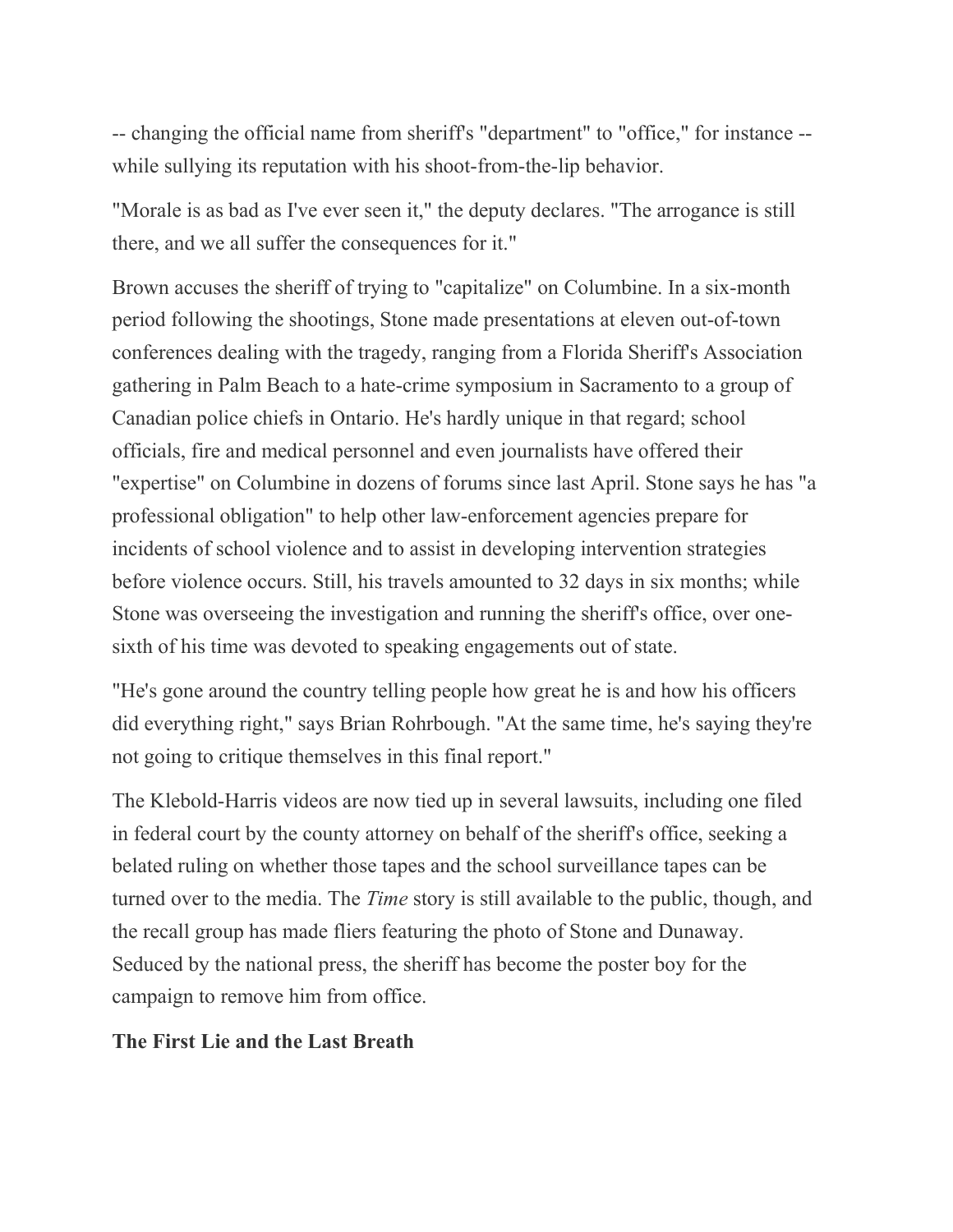Brian Rohrbough knows exactly when people started lying to him about Columbine. It started on April 20, 1999, at 5:30 p.m., when a handful of parents were still waiting at Leawood Elementary School, with faltering hopes, for news of their children.

"The first lie was, 'There's another busload of kids coming,'" he says.

For hours Rohrbough had been struggling with a feeling that he was never going to see his son again. Officials' assurances that there were still kids being evacuated rang hollow, and by half-past five he'd had enough. He turned to Sue Petrone and said, "Danny's dead. It's over." A woman standing nearby overheard him.

"Don't give up hope," she said. "There's one more bus coming."

Rohrbough turned to the woman and said, "Have you no decency at all? My son's dead. We've heard there's 25 kids dead in there. And you're going to stand here and lie to me?"

The woman shut up and walked away. Perhaps she meant well; perhaps she merely believed what others were telling her. But Rohrbough is convinced she was lying to him -- knowingly, deliberately, because the truth was simply too terrible. "When people lie to me, I have to know why," he says.

Other parents of murdered Columbine students have channeled their grief and anger into litigation, crusades for gun control or safer schools, religion, books and Web sites and the campaign to build a new library. Rohrbough has been active on several fronts, including the library effort, but a great deal of his energy has been devoted to trying to learn the truth about April 20. He and Sue Petrone and their circle of friends and loved ones have emerged as the official investigation's worst nightmare: a victim's family that isn't satisfied with the official answers and wants to know much, much more.

Publicly, prosecutors and cops have to offer respect, or at least lip-service, to victims' families. Rohrbough has sought to exert the moral leverage of his position to full advantage, using the media to take the sheriff's office to task again and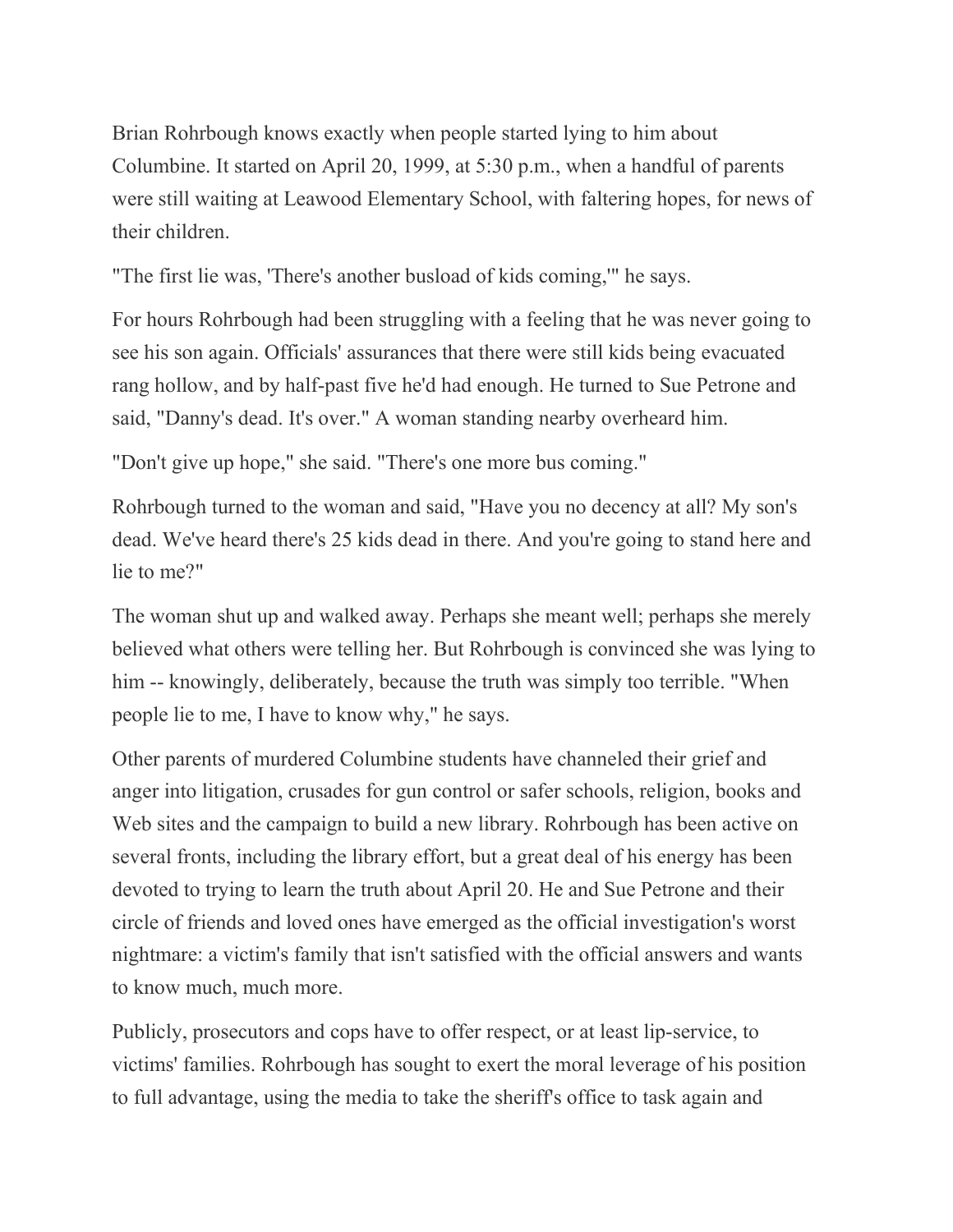again. During one two-day period after the *Time* debacle, he estimates he did close to seventy interviews. "It's the only way I have of putting pressure on them to find answers," he says.

No one can take such a public stance without catching some heat as well. Rohrbough has been sharply criticized for taking it upon himself to remove "forgiveness" memorials to Klebold and Harris. But nothing has drawn as much hate mail as his attacks on Sheriff Stone: "Your victim act is wearing thin," one anonymous scribe informed him.

Rohrbough says that he's never considered himself a victim. He is the father of a victim, and he wants to know what happened to his son.

The whole story.

The problem is that the story keeps changing. Recently Rohrbough was intrigued to read in the *Rocky Mountain News* an account of DA Dave Thomas's visit to Leawood on April 20, clutching a list of thirteen names and steeling himself to notify the families because he "couldn't bear to prolong their agony." As Rohrbough recalls, Thomas informed the group that nobody knew anything for certain yet and then turned things over to the coroner, who asked for descriptions to help identify bodies.

"No one ever officially notified me that my son was dead," Rohrbough says. "We saw it in the newspaper."

In the immediate aftermath, officials maintained that they couldn't remove the dead -- including Daniel Rohrbough, who was slain outside the school -- for more than a day because of all the explosives, including the likelihood that the bodies were rigged with pipe bombs. Nobody talks about booby-trapped bodies any more. "You can't name another crime scene in history where dead kids were left for 36 hours," says Randy Brown.

Bomb squad members have told Rohrbough that the killing power of the explosives has been greatly exaggerated -- that even if the main propane bombs in the cafeteria had detonated, the blast "would not have affected the structure of the building and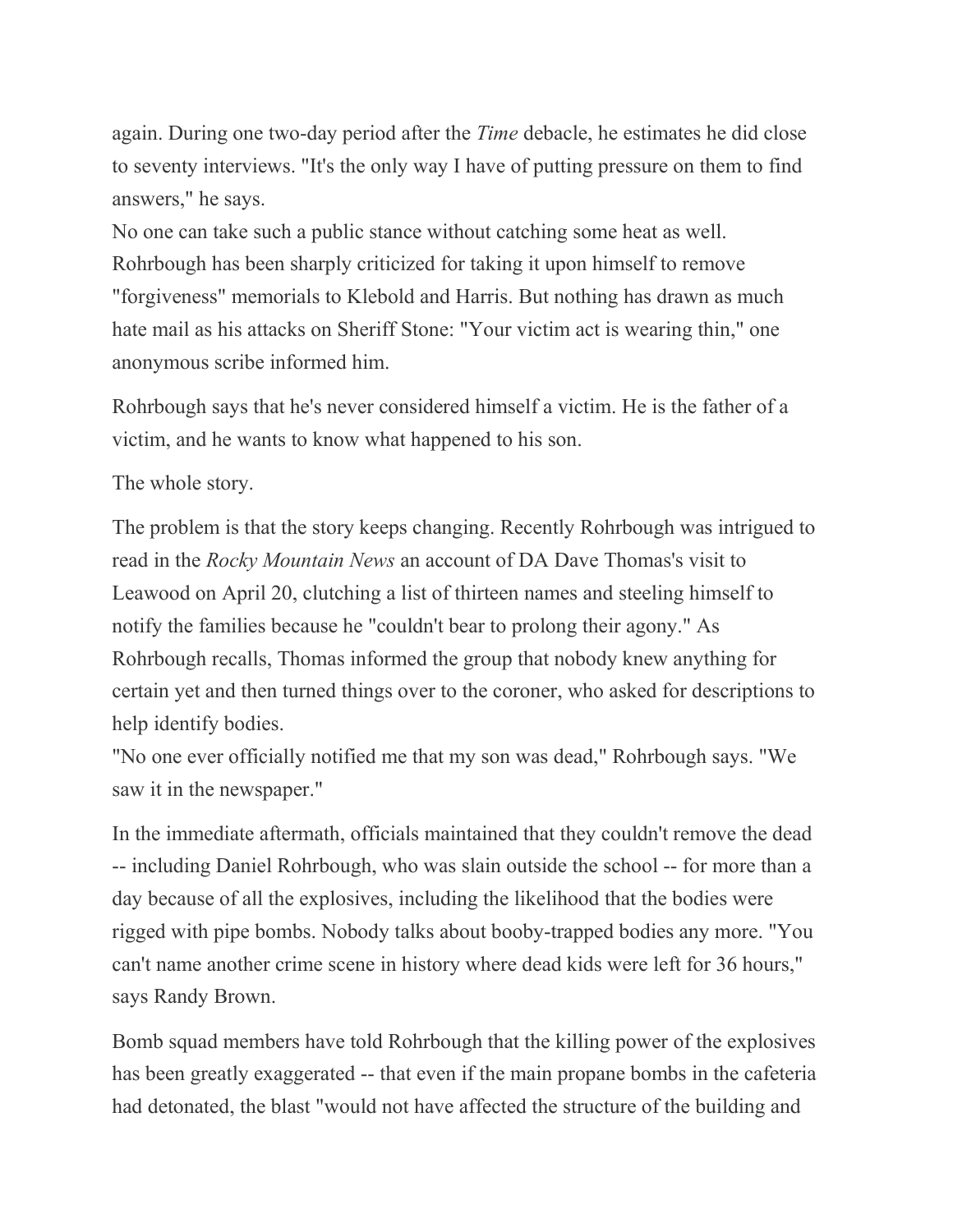would have been unlikely to kill many people," he says. Yet public accounts continue to stress that Harris and Klebold came close to setting off an oxygendevouring fireball that would have killed hundreds.

Early accounts, drawing on passages from Harris's writings, suggested that the killers planned to escape into the neighborhood, crash a plane into a major city, or otherwise spread the carnage somehow. Within a few days, the sheriff's office was downplaying such reports as sheer nonsense. Yet as late as last September, Undersheriff Dunaway told a school-safety convention in Pittsburgh that Harris and Klebold had intended to storm Columbine, then journey into the neighborhood, shooting more people until they committed suicide or died in a firefight with the cops.

Lately the sheriff's office has been eager to dispel the "myths" of Columbine: That Harris and Klebold had help. That they targeted jocks and minorities. That the attack was in honor of Hitler's birthday. That bombs were smuggled into the school on prom night.

Rohrbough would be more impressed if most of the "myths" they're now debunking hadn't come out of the sheriff's office to begin with. "Their story doesn't work very well," he says. "The fact that they won't release the report really concerns me. They have promised me this report month after month after month."

Declaring the case still open, even though there's no evidence of any third-party involvement, has allowed the sheriff's office to shield many aspects of the investigation from scrutiny -- while satisfying no one. Documents that would otherwise be public, such as the autopsy reports, remain sealed, as the possibility of an as-yet-undiscovered conspiracy lingers in the air. "My sense is that they're trying to save whatever face they can," says one attorney who's had some involvement with the Columbine probe. "By saying the investigation is still open, it doesn't make Stone look like a complete idiot."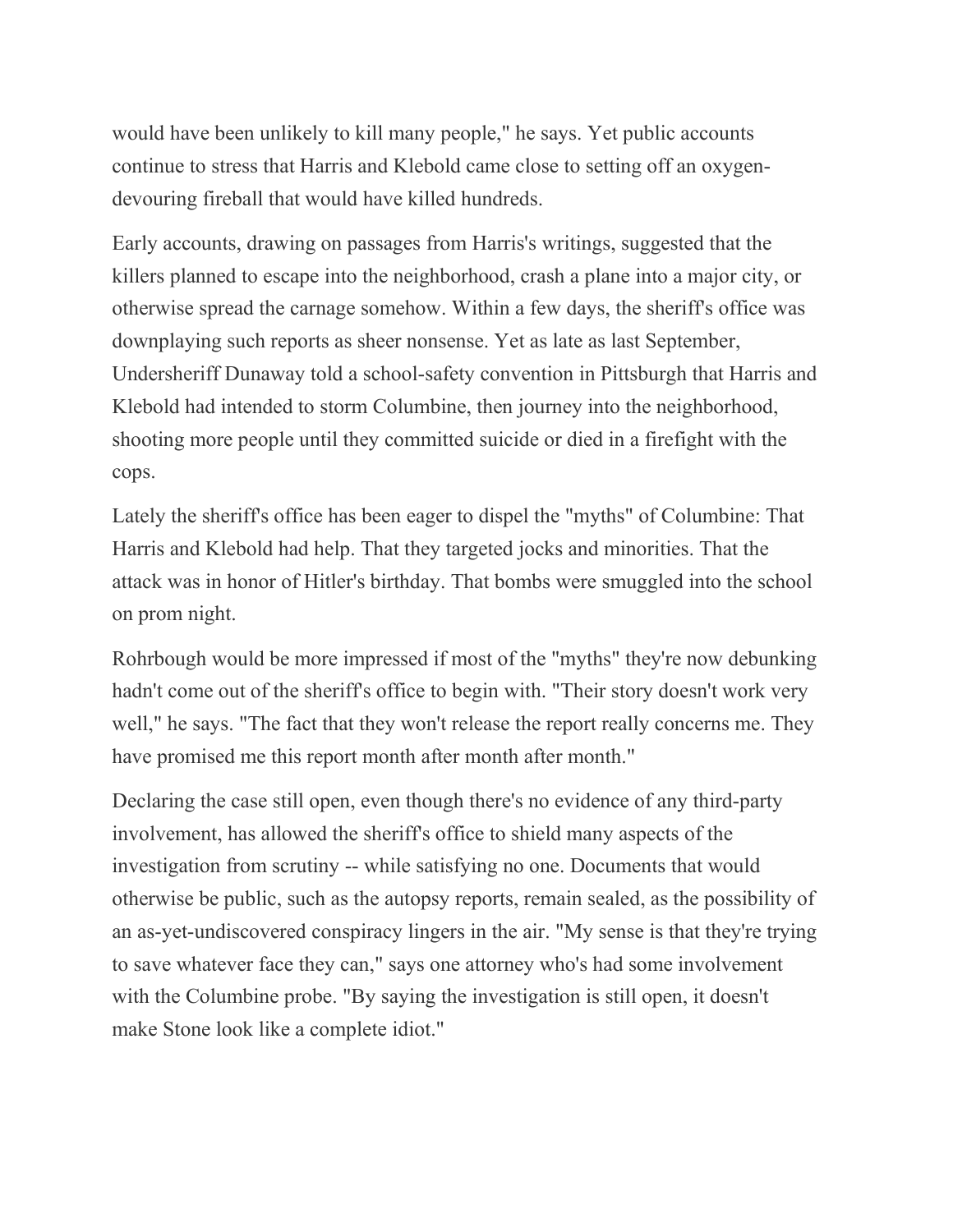Rohrbough believes there may be good reasons to keep the case open. "Did they act alone on April 20? Possibly," he says. "But there's no question other people knew about it."

But what gnaws at Rohrbough, every bit as much as the prospect that possible accomplices have evaded justice, is the official story of the police response at Columbine that day. Over the past year he has talked to numerous eyewitnesses about how the attack unfolded and how rescue teams responded. Many of the accounts contradict the official timeline of the event.

Rohrbough has also seen surveillance video taken in the school commons area during the attack. The tape shows Harris and Klebold advancing, classmates running for their lives, a teacher getting shot in the ankle, two janitors -- "who are, without question, heroes," Rohrbough declares -- using handheld radios to summon help and escorting students to safety. But in the forty minutes of the tape he was allowed to see, from the time Harris and Klebold came in shooting around 11:20 a.m. until their suicides around noon, no police officer appears in a single frame of the video.

"They had the 911 calls from inside the school, the radio calls from the janitors, the eyewitness accounts," he says. "They knew by 11:24 where the shooters were in the school, and they did nothing."

Dunaway says his people have been criticized endlessly for not acting fast enough in a chaotic situation when, in fact, the first team entered the school before 11:45 a.m. "I had made the policy decision, driving to the scene, that if this thing was real -- I was really hoping that it was going to be a senior prank -- that we would make an immediate entry to the school," he says. "I knew that would be contrary to all conventional SWAT tactics, and I authorized that ad hoc team. They were inside within five or ten minutes of receiving that authorization from me."

Unfortunately, he adds, most of the shooting was already over before the SWAT teams arrived on the scene. "We've been beaten up so long and so badly," he says. "All of us here are at the point of saying, 'We did what we did.' We don't make any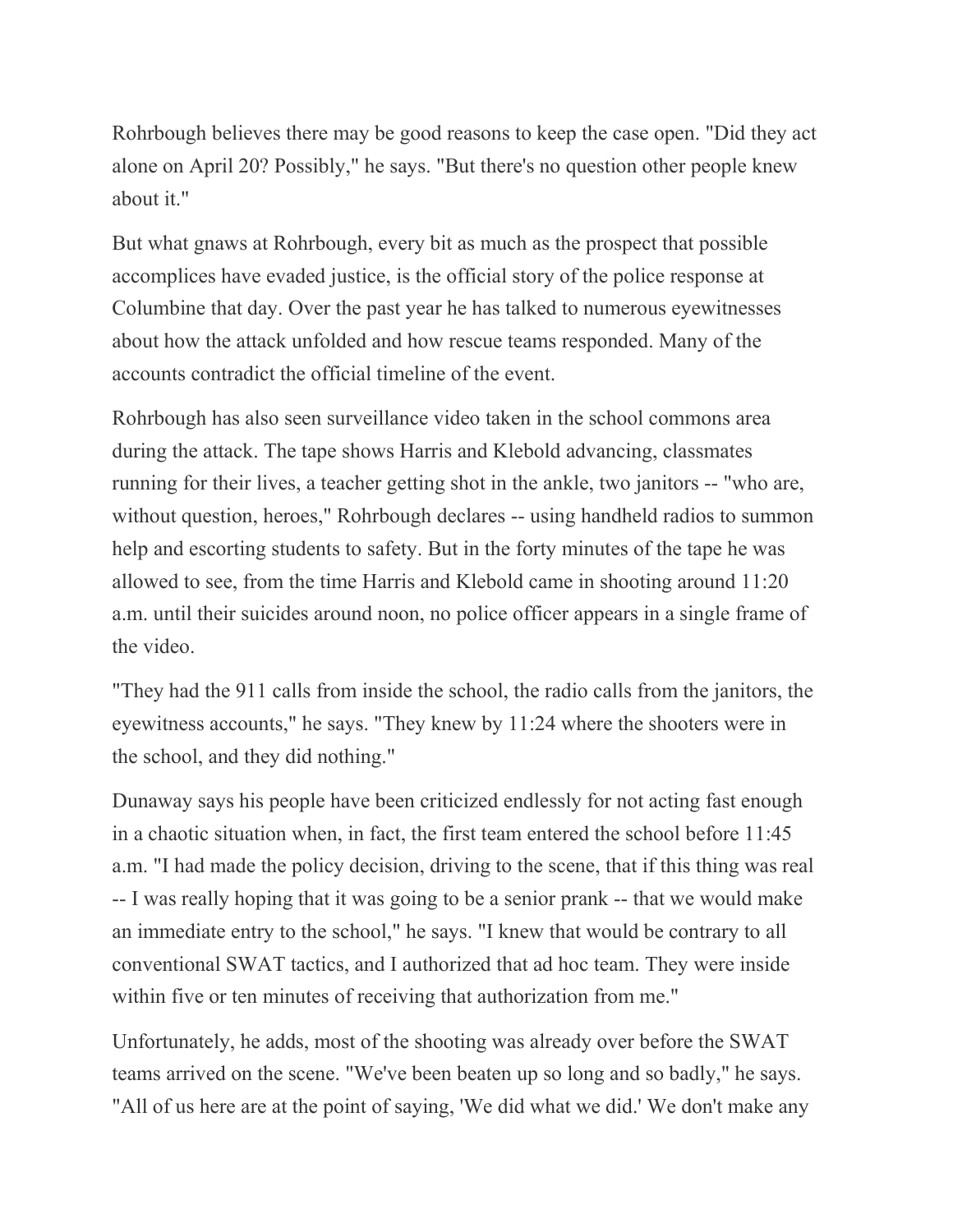apologies for it. In fact, we're proud of how we handled that situation. There were dead kids in that incident, but they were killed in the space of a very few minutes, and there are a lot of them who are alive today because of the way we reacted."

Vince DiManna, the police captain who heads the Denver SWAT team, was a member of the first team to go in -- along with five other Denver officers, two from Jeffco and two more from Littleton. DiManna, who had a son and a niece at Columbine that day, says his group was moving as quickly as possible, following the procedures for a "TNT," or tactical neutralization team.

"This was an active shooter response," he says. "We were moving rapidly through the school, but when you get to a door that's locked, you can't just go by. We don't know where the suspects are."

Like Rohrbough, DiManna praises the janitors as the "real heroes" of the day. "They're the ones who saved a lot of kids, locking doors so [Klebold and Harris] couldn't go in, and then going out to find more kids," he says. "It amazed us how many locked classrooms there were."

Soon there were other SWAT teams, funneling through two entry points -- one upstairs, one down, to avoid crossfire situations. But each door had to be opened, safe paths of escape established for the fleeing students. The teams were told that there were up to seven suspects, that they were changing clothes and might be blending in with the kids running out of the building. Although it ended up taking more than four hours to clear the building and reach the library, DiManna insists it couldn't have been done any faster.

"I wish I could have had a crystal ball that said, 'The library, let's go there,'" he says. "These guys were jumping over bombs. The whole purpose of a TNT is to draw their fire so you can end this, either by getting them to drop the weapon or killing them. As it is, we had crossfires set up and SWAT teams raising weapons at other teams coming around the corner."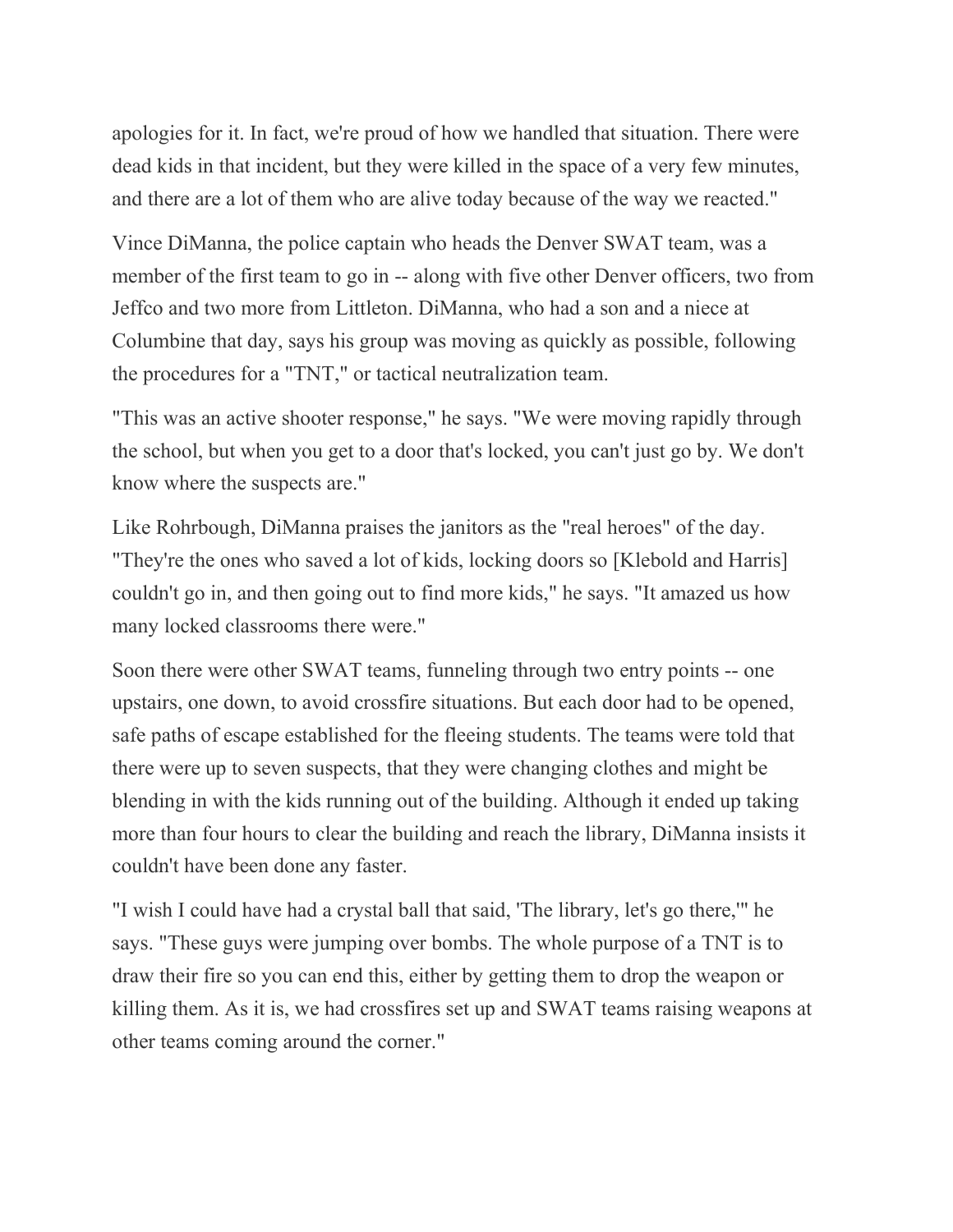Rohrbough has heard all the explanations about bombs and fire alarms, scrambled communications and crossfires. He knows the officers didn't have a crystal ball. But he argues that they did have a command post, one that was being flooded well before noon with information about casualties in the library, about Dave Sanders bleeding to death in the science room -- information that somehow didn't reach the front lines or alter the procedure.

"If someone had radioed that they had a cop down in the library, they would have stormed the building," he says, with mounting anger. "They didn't know if they had two shooters or four? That's okay, you figure it out; the one holding the big gun, he's your target. If they're not prepared to do it, then get the cops out of the way and let the parents go in. There isn't one parent who wouldn't have gone in the school. I saw a video of one who stormed past the police line and went right up to the school before they stopped him."

According to DiManna, the teams had an obligation to protect the students they encountered even as they moved forward. "From a SWAT perspective, I'd do it all the same way," he says.

Yet many other victims' families have raised privately the same sort of painful questions Rohrbough is now asking publicly. Could police have reached the library sooner, would more students have survived there? And what about Dave Sanders? When a paramedic reached the science room with the SWAT team around 3 p.m., he reported encountering an adult male who had no detectable pulse but was still manifesting "agonal breaths"; he was instructed to move on to the next patient, to treat those who were still breathing on their own first. A Denver Health Medical Center physician entered the building at 4:30 p.m. to confirm deaths; Sanders was the last casualty to be examined, and he had no vital signs at that point. Would a couple of hours or even a half hour in the response time have made a difference in his case?